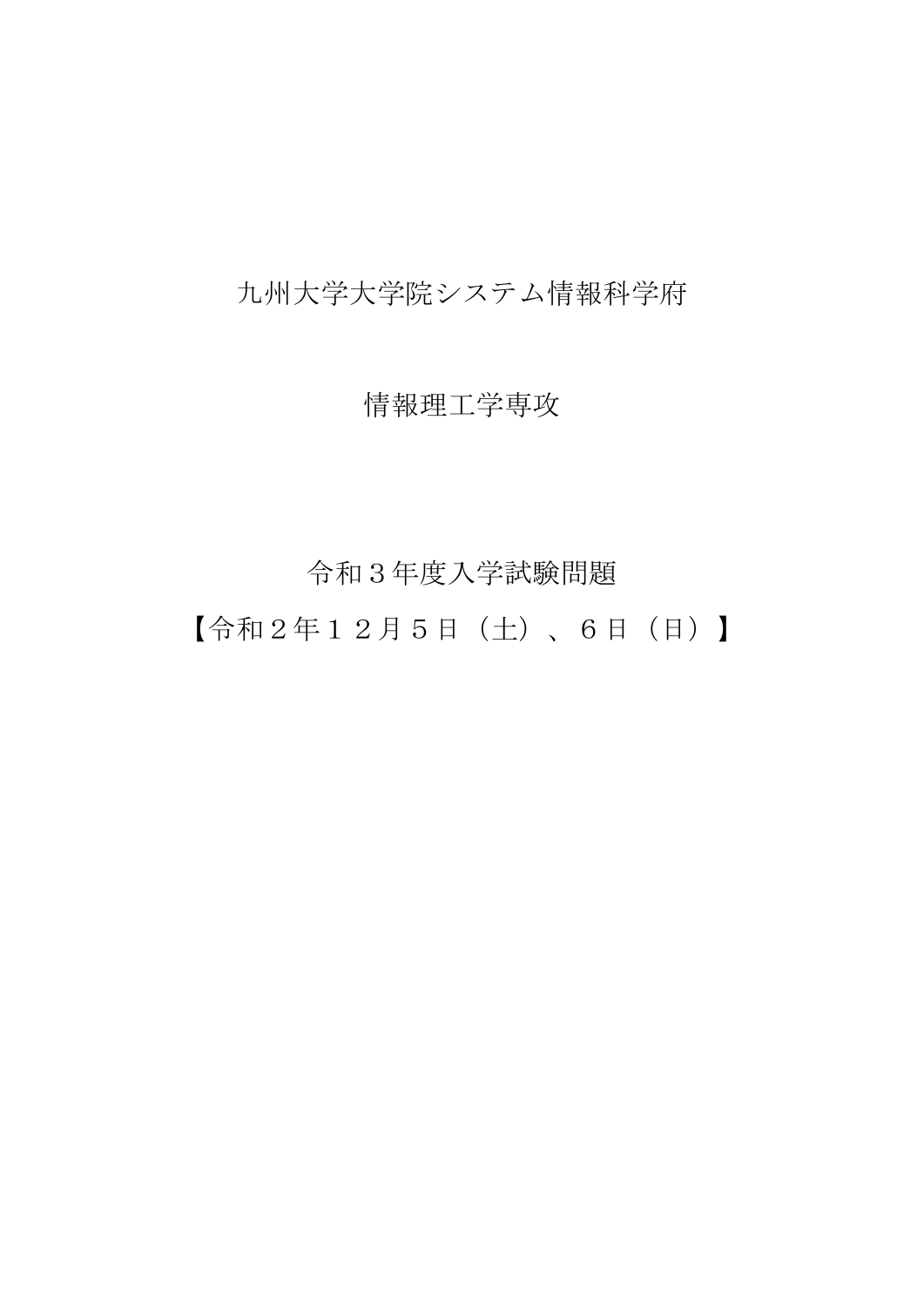令和3年度 九州大学大学院システム情報科学府 情報理工学専攻 電気電子工学専攻 修士課程 入学試験問題 (令和2年12月5日) 数 学 (Mathematics) (7 枚中の 1)

解答上の注意 (Instructions):

1. 問題用紙は,『始め』の合図があるまで開いてはならない.

Do not open this cover sheet until the start of examination is announced.

2. 問題用紙は表紙を含め7枚,解答用紙は3枚つづり(1分野につき1枚)である.

You are given 7 problem sheets including this cover sheet, and 3 answer sheets (1 sheet for each field).

3. 以下の6分野から3分野を選び解答すること. 選んだ分野毎に解答用紙を別にすること. Select 3 fields out of the following 6 fields and answer the questions. You must use a separate answer sheet for each of the fields you selected.

|                | 分野     | field                      | page |
|----------------|--------|----------------------------|------|
|                | 線形代数   | Linear algebra             | 2    |
| $\overline{2}$ | 微分積分   | Calculus                   | 3    |
| 3              | 微分方程式  | Differential equation      |      |
|                | ベクトル解析 | Vector analysis            | 5    |
| $5^{\circ}$    | 複素関数論  | Complex function theory    | 6    |
| 6              | 確率・統計  | Probability and statistics |      |

4. 解答用紙の全部に, 専攻名, 選択分野番号(○で囲む), 受験番号および氏名を記入するこ と.

Fill in the designated blanks at the top of each answer sheet with the department name, the selected field number (mark with a circle), your examinee number and your name.

- 5. 解答は解答用紙に記入すること. スペースが足りない場合は裏面を用いても良いが、その場 合は,裏面に解答があることを明記すること. Write your answers on the answer sheets. You may use the backs of the answer sheets when you run out of space. If you do so, indicate it clearly on the sheet.
- 6. 解答は,日本語,英語のいずれかで記入すること.

Your answers must be written in Japanese or English.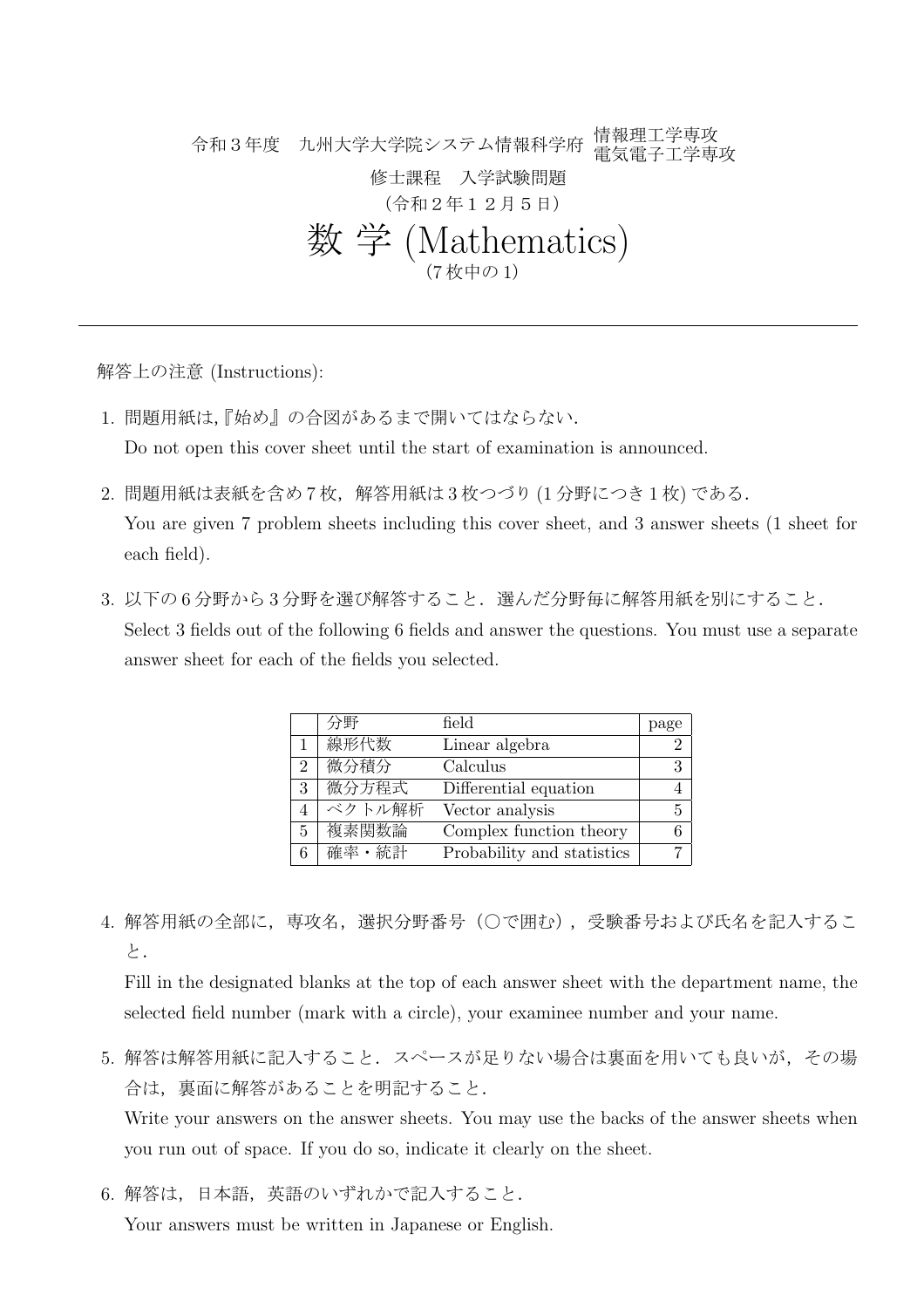令和3年度 九州大学大学院システム情報科学府 情報理工学専攻 電気電子工学専攻 修士課程 入学試験問題 (令和2年12月5日) 数 学 (Mathematics) (7 枚中の 2) 6 分野のうちから 3 分野を選び解答すること.選んだ分野毎に解答用紙を別にすること.

Select 3 fields out of the 6 fields and answer the questions. Use a separate answer sheet for each field.

1. 【線形代数 (Linear algebra) 分野】

*n × m* 実行列 *A ∈* R *<sup>n</sup>×<sup>m</sup>* の第 *j* 列 (*j* = 1*,* 2*, . . . , m*) を *a<sup>j</sup> ∈* R *<sup>n</sup>* とする.各部分集合 *J ⊆ {*1*,* 2*, . . . , m}* について,その要素数を *|J|* で表し,*a<sup>j</sup>* (*j ∈ J*) を *j* に関する昇順で左から並べ て得られる *A* の部分行列を *A*[*J*] *∈* R *<sup>n</sup>×|J<sup>|</sup>* で表す.このとき,以下の問いに答えよ.

(1) 以下の行列*A*に対し,*{ a<sup>j</sup> | j ∈ J }*が線形独立であるような部分集合*J ⊆ {*1*,* 2*,* 3*,* 4*,* 5*,* 6*}* をすべて求めよ.

$$
A = \left(\begin{array}{cccccc} 1 & 0 & 0 & -2 & 0 & 0 \\ 0 & 1 & 0 & -2 & -3 & -5 \\ -2 & -2 & 0 & 4 & 6 & 0 \end{array}\right)
$$

- (2) (1) の行列 *A* に対し,rank(*A*[*J*]) *< |J|* を満たす部分集合 *J ⊆ {*1*,* 2*,* 3*,* 4*,* 5*,* 6*}* であって, *J* の任意の真部分集合 *I* ⊊ *J* について rank(*A*[*I*]) = *|I|* が成り立つものをすべて求めよ. ただし,空集合 *∅* に対しては rank(*A*[*∅*]) = 0 と定義する.
- (3) 一般の *A ∈* R *<sup>n</sup>×<sup>m</sup>* について,*I ⊆ J ⊆ {*1*,* 2*, . . . , m}* かつ rank(*A*[*J*]) = *|J|* のとき, rank(*A*[*I*]) = *|I|* が成り立つことを示せ.

For an  $n \times m$  real matrix  $A \in \mathbb{R}^{n \times m}$ , let  $a_j \in \mathbb{R}^n$   $(j = 1, 2, \ldots, m)$  be the *j*-th column of *A*. For each subset  $J \subseteq \{1, 2, \ldots, m\}$ , let  $A[J] \in \mathbb{R}^{n \times |J|}$  denote the submatrix of *A* obtained by arranging  $a_j$  ( $j \in J$ ) in the ascending order of *j*, where |*J*| denotes the cardinality of *J*. Answer the following questions.

(1) For the following matrix *A*, find all subsets  $J \subseteq \{1, 2, 3, 4, 5, 6\}$  such that  $\{a_j \mid j \in J\}$ is linearly independent:

$$
A = \left(\begin{array}{rrrrr} 1 & 0 & 0 & -2 & 0 & 0 \\ 0 & 1 & 0 & -2 & -3 & -5 \\ -2 & -2 & 0 & 4 & 6 & 0 \end{array}\right).
$$

- (2) For the matrix *A* in (1), find all subsets  $J \subseteq \{1, 2, 3, 4, 5, 6\}$  such that rank $(A[J]) < |J|$ and rank $(A[I]) = |I|$  for any proper subset  $I \subseteq J$ , where rank $(A[\emptyset]) = 0$  for the empty set *∅*.
- (3) Prove for any  $A \in \mathbb{R}^{n \times m}$  that, if  $I \subseteq J \subseteq \{1, 2, \ldots, m\}$  and  $\text{rank}(A[J]) = |J|$ , then rank $(A[I]) = |I|$ .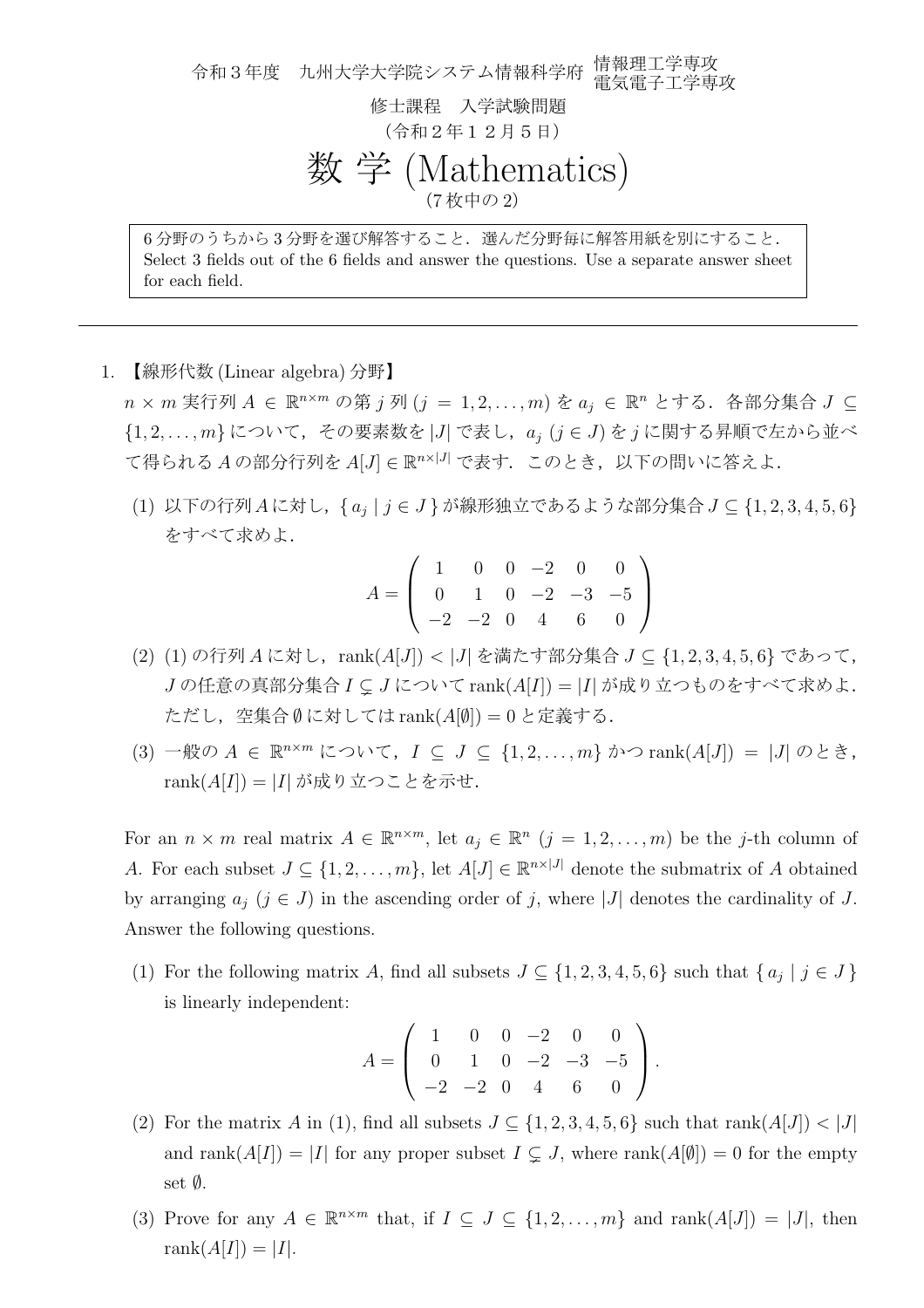令和3年度 九州大学大学院システム情報科学府 情報理工学専攻 電気電子工学専攻 修士課程 入学試験問題 (令和2年12月5日) 数 学 (Mathematics) (7 枚中の 3)

6 分野のうちから 3 分野を選び解答すること.選んだ分野毎に解答用紙を別にすること. Select 3 fields out of the 6 fields and answer the questions. Use a separate answer sheet for each field.

2. 【微分積分 (Calculus) 分野】

 $\mathbb{R}^2$ 上の関数

$$
f(x, y) = (x + y) \exp\left(-\frac{x^2 + y^2}{2}\right)
$$

について次の各問いに答えよ.

- (1) *f* の停留点を全て求めよ.
- (2) *f* の極大点と極小点を全て求めよ.
- (3) *f* の最大値または最小値が存在する場合,それらを求めよ.

For the function

$$
f(x, y) = (x + y) \exp\left(-\frac{x^2 + y^2}{2}\right)
$$

over  $\mathbb{R}^2$ , answer the following questions.

- (1) Find all the stationary points of *f*.
- (2) Find all the local maximum and the local minimum points of *f*.
- (3) Find the maximum and the minimum values of *f*, if they exist, respectively.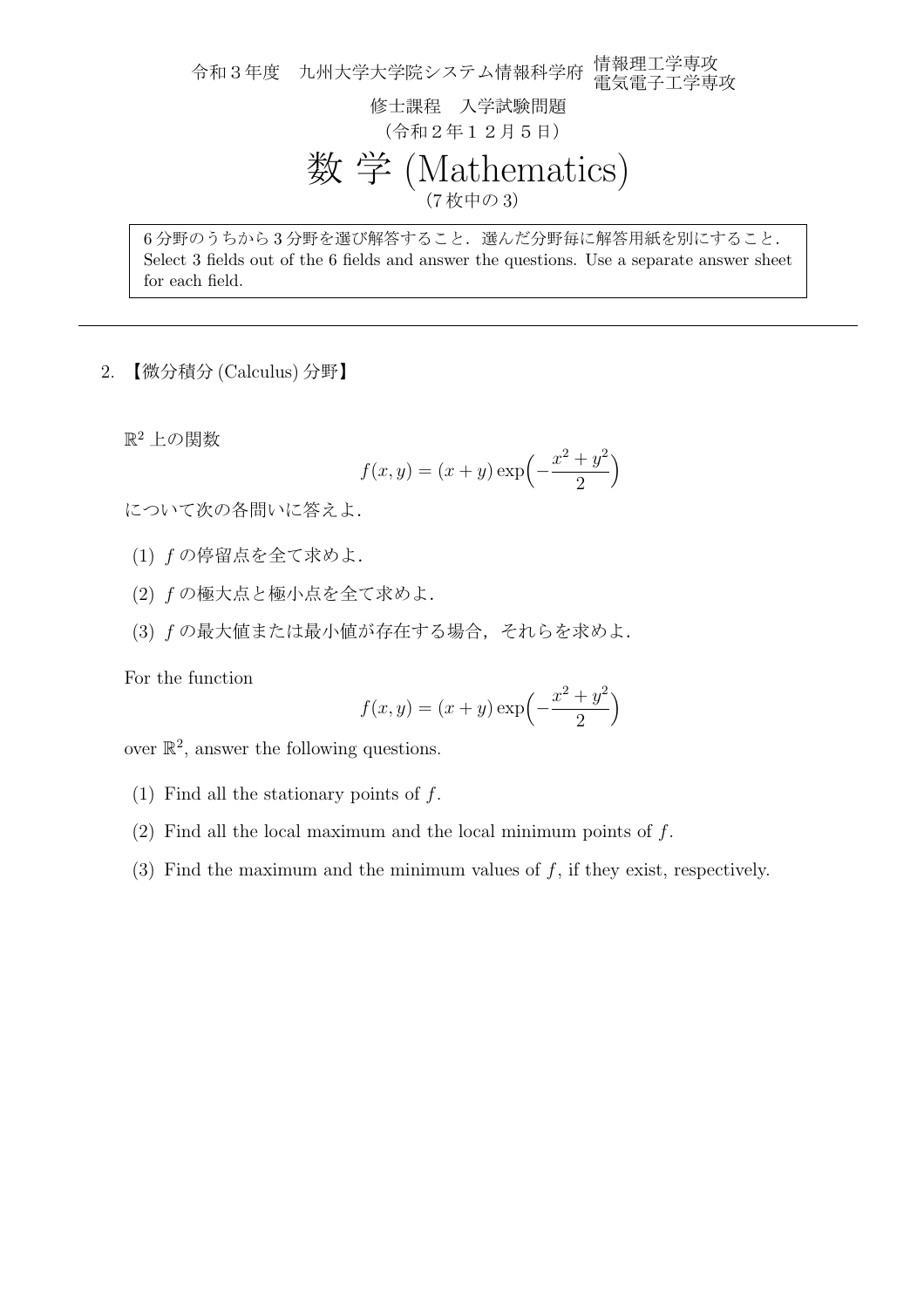令和3年度 九州大学大学院システム情報科学府 情報理工学専攻 電気電子工学専攻 修士課程 入学試験問題 (令和2年12月5日) 数 学 (Mathematics) (7 枚中の 4)

6 分野のうちから 3 分野を選び解答すること.選んだ分野毎に解答用紙を別にすること. Select 3 fields out of the 6 fields and answer the questions. Use a separate answer sheet for each field.

3. 【微分方程式 (Differential equation) 分野】

次の微分方程式の一般解を求めよ.

(1) 
$$
\frac{dy}{dx} = \frac{x^2 + 6y^2}{4xy}
$$
  
(2) 
$$
\frac{dy}{dx} = e^{2x+y+1} - 1
$$

Find general solutions to the following differential equations.

(1) 
$$
\frac{dy}{dx} = \frac{x^2 + 6y^2}{4xy}
$$
  
(2) 
$$
\frac{dy}{dx} = e^{2x+y+1} - 1
$$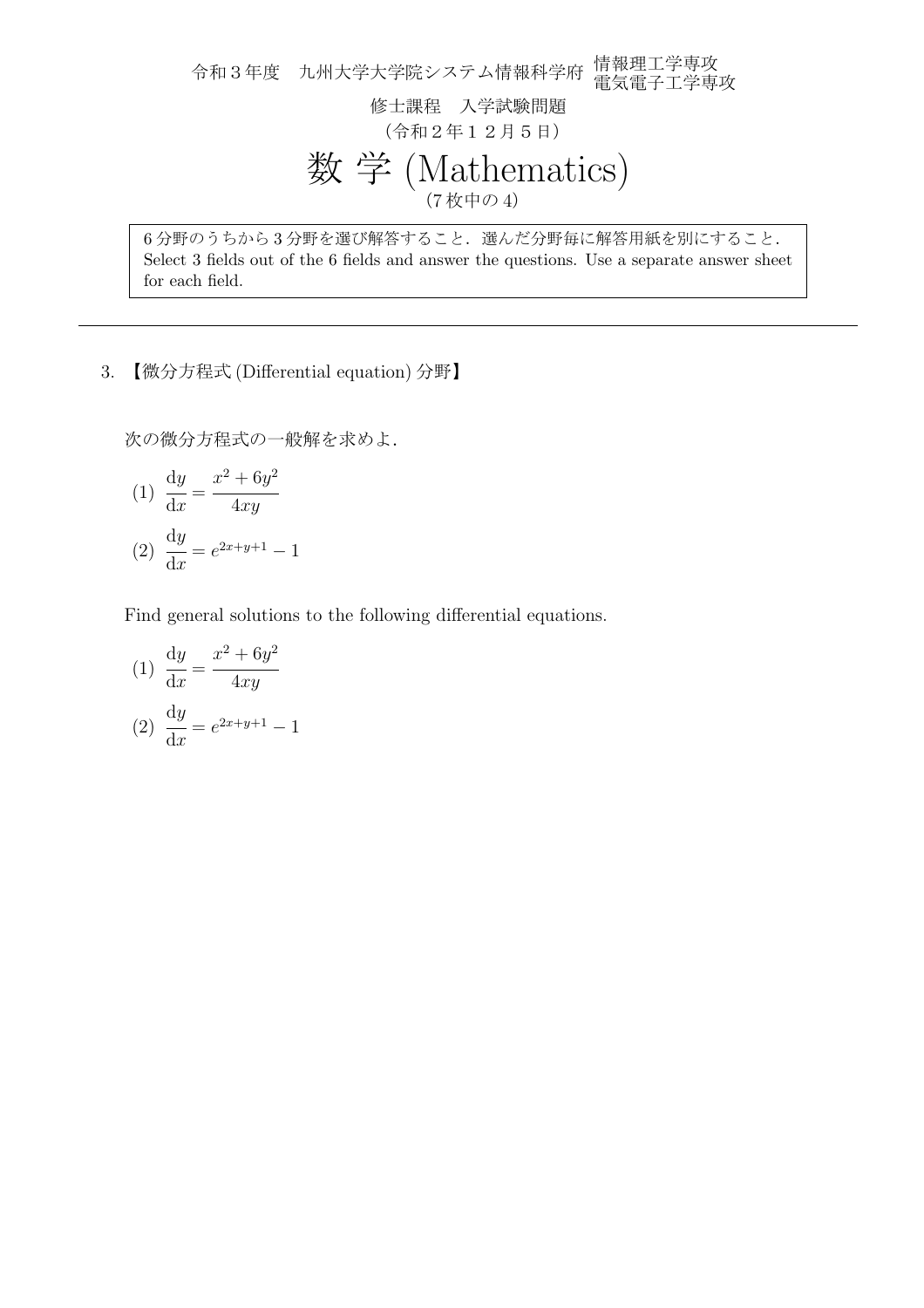令和3年度 九州大学大学院システム情報科学府 情報理工学専攻 電気電子工学専攻 修士課程 入学試験問題 (令和2年12月5日) 数 学 (Mathematics) (7 枚中の 5) 6 分野のうちから 3 分野を選び解答すること.選んだ分野毎に解答用紙を別にすること.

Select 3 fields out of the 6 fields and answer the questions. Use a separate answer sheet for each field.

- 4. 【ベクトル解析 (Vector analysis) 分野】 直交座標系において,*x*,*y*,*z* 軸方向の単位ベクトルをそれぞれ *i*,*j*,*k* とする.次の各問 に答えよ.
	- (1) 3 点 (2*, −*6*,* 2), (1*, −*10*, −*1) および (*−*1*,* 2*,* 3) が決定する平面と点 (2*, −*2*, −*2) との距離 を求めよ.

(2) ベクトル場*F*を*F* = 
$$
\left(-\frac{xy}{4}\right)\mathbf{i} + (z-x)\mathbf{j} + (x+y)\mathbf{k}
$$
とする. 曲線*C*:  $x = \frac{y^2}{8}$ ,  $y = -z$   
に治って, (0, 0, 0) から  $\left(\frac{9}{2}, 6, -6\right)$ までの線積分  $\int_C \mathbf{F} \times d\mathbf{r}$ を計算せは.

The unit vectors on *x*, *y* and *z* axes of Cartesian coordinates are denoted by *i*, *j* and *k*, respectively. Answer the following questions.

- (1) Find the distance from the point  $(2, -2, -2)$  to the plane determined by the points (2*, −*6*,* 2), (1*, −*10*, −*1) and (*−*1*,* 2*,* 3).
- (2) Let the vector field  $\boldsymbol{F} =$  $\sqrt{2}$ *− xy* 4  $\setminus$  $\mathbf{i} + (z - x)\mathbf{j} + (x + y)\mathbf{k}$ . Evaluate the line integral ∫ *C*  $\boldsymbol{F} \times d\boldsymbol{r}$  along the curve *C*:  $x =$ *y* 2  $y^2/8$ ,  $y = -z$ , from  $(0, 0, 0)$  to  $\left(\frac{9}{2}\right)$  $\frac{1}{2}$ , 6, −6  $\setminus$ .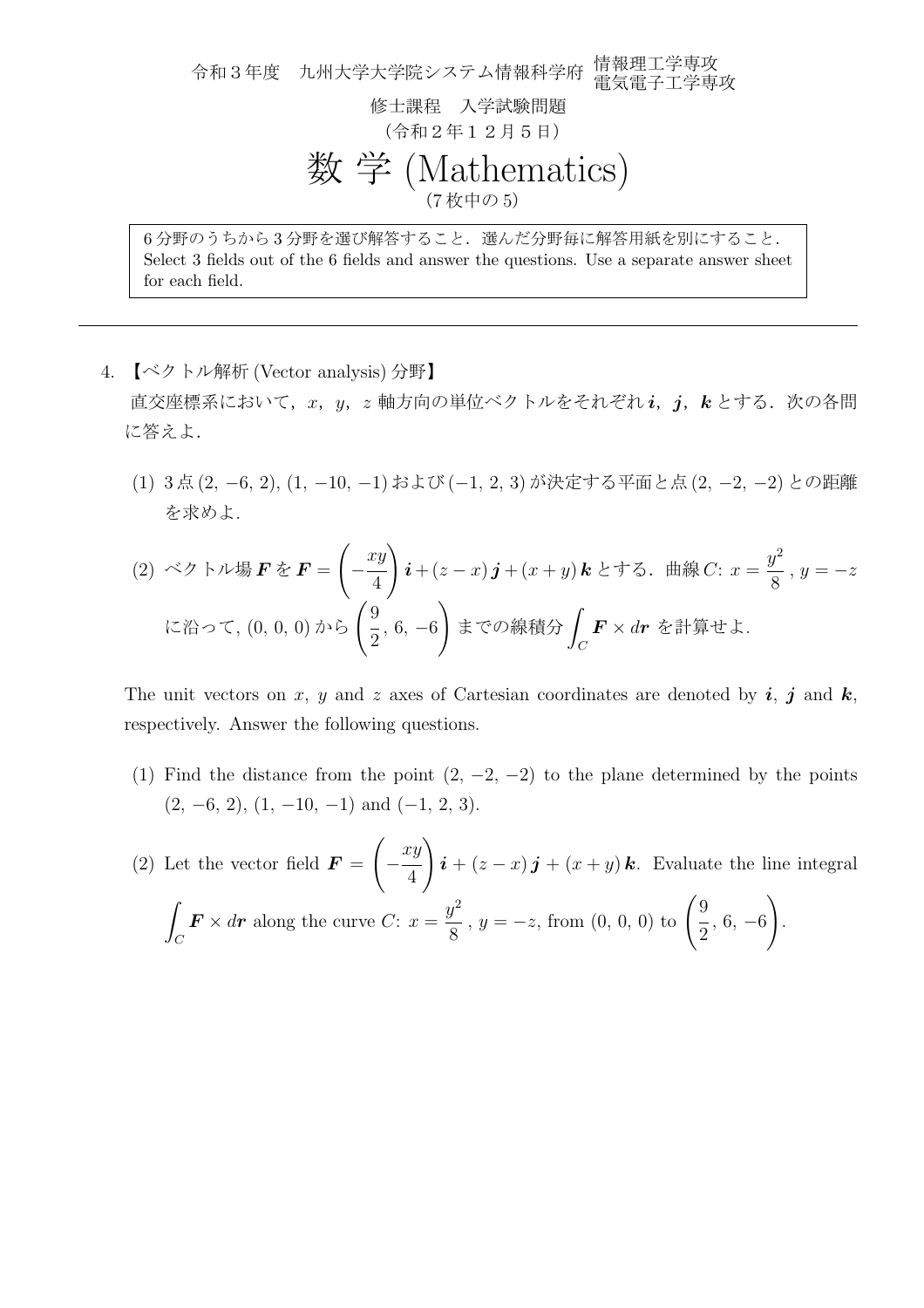令和3年度 九州大学大学院システム情報科学府 情報理工学専攻 電気電子工学専攻 修士課程 入学試験問題 (令和2年12月5日) 数 学 (Mathematics) (7 枚中の 6)

6 分野のうちから 3 分野を選び解答すること.選んだ分野毎に解答用紙を別にすること. Select 3 fields out of the 6 fields and answer the questions. Use a separate answer sheet for each field.

- 5. 【複素関数論 (Complex function theory) 分野】 次の各問に答えよ.
	- (1) 複素関数 *<sup>f</sup>*(*z*) = <sup>1</sup> *<sup>z</sup>*(*<sup>z</sup> <sup>−</sup>* 2)<sup>2</sup> <sup>を</sup> *<sup>z</sup>* = 0 でローラン展開せよ.
	- $(2)$  複素関数  $g(z) = z \sin \frac{1}{z}$ **── を** *z* **= −2 でローラン展開し,級数が収束する領域を示せ.**<br>*z* + 2 次に,*z* = *−*2 における留数を求めよ.

Answer the following questions.

- (1) Expand the complex function  $f(z) = \frac{1}{z-1}$  $\frac{1}{z(z-2)^2}$  in a Laurent series about  $z=0$ .
- (2) Expand the complex function  $g(z) = z \sin z$ 1  $\frac{1}{z+2}$  in a Laurent series about  $z = -2$  and give the region of convergence of the series. Then, find the residue at  $z = -2$ .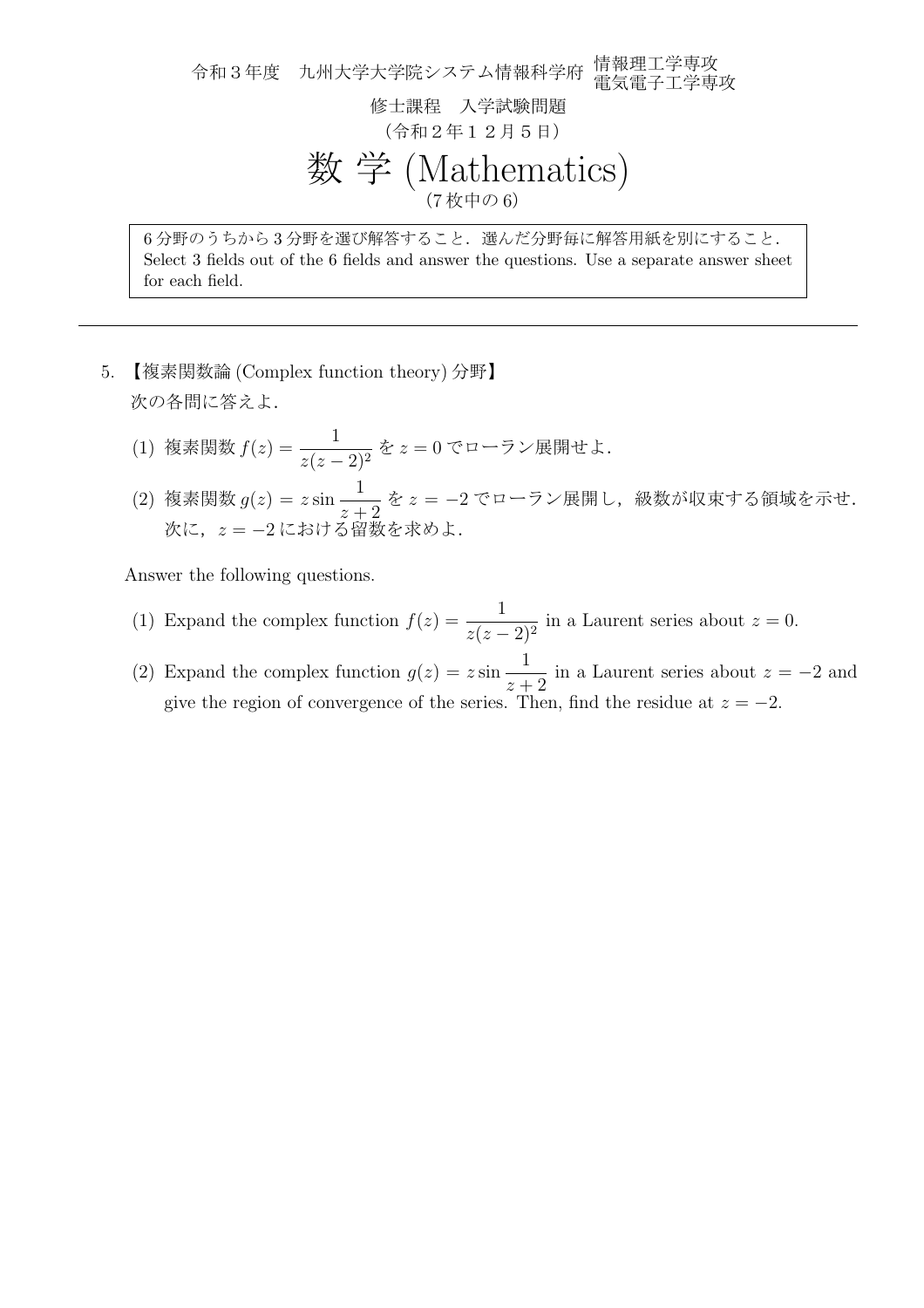令和3年度 九州大学大学院システム情報科学府 情報理工学専攻 電気電子工学専攻 修士課程 入学試験問題 (令和2年12月5日) 数 学 (Mathematics) (7 枚中の 7) 6 分野のうちから 3 分野を選び解答すること.選んだ分野毎に解答用紙を別にすること.

Select 3 fields out of the 6 fields and answer the questions. Use a separate answer sheet for each field.

6. 【確率・統計 (Probability and statistics) 分野】 実数 *p* は 0 *< p <* 1 を満たすものとする.確率変数 *X* と *Y* は独立に同一の確率関数

$$
f(k) = \begin{cases} p & (k = 1) \\ 1 - p & (k = -1) \end{cases}
$$

に従うものとする.  $Z = XY \geq U$ て、以下の各問に答えよ.

- (1) 期待値 E[*Z*] を求めよ.
- (2) *X* と *Z* の共分散 E[(*X −* E[*X*])(*Z −* E[*Z*])] を求めよ.
- (3) *X* と *Z* が独立となる *p* を求めよ.求めた *p* に対し,*Y* と *Z* も独立であることを示せ.
- (4) (3) で求めた *p* に対し,確率 Pr[*X* + *Y* + *Z ≤* 2] を求めよ.

Let *p* be a real satisfying  $0 \leq p \leq 1$ . Let *X* and *Y* be independent random variables which respectively follow the identical probability function

$$
f(k) = \begin{cases} p & (k = 1), \\ 1 - p & (k = -1). \end{cases}
$$

Let  $Z = XY$ , and answer the following questions.

- (1) Find the expectation E[*Z*].
- (2) Find the covariance  $E[(X E[X])(Z E[Z])]$  between X and Z.
- (3) Find *p* such that *X* and *Z* are independent. Prove that *Y* and *Z* are also independent for the same *p*.
- (4) Find the probability  $Pr[X + Y + Z \le 2]$  for *p* obtained in (3).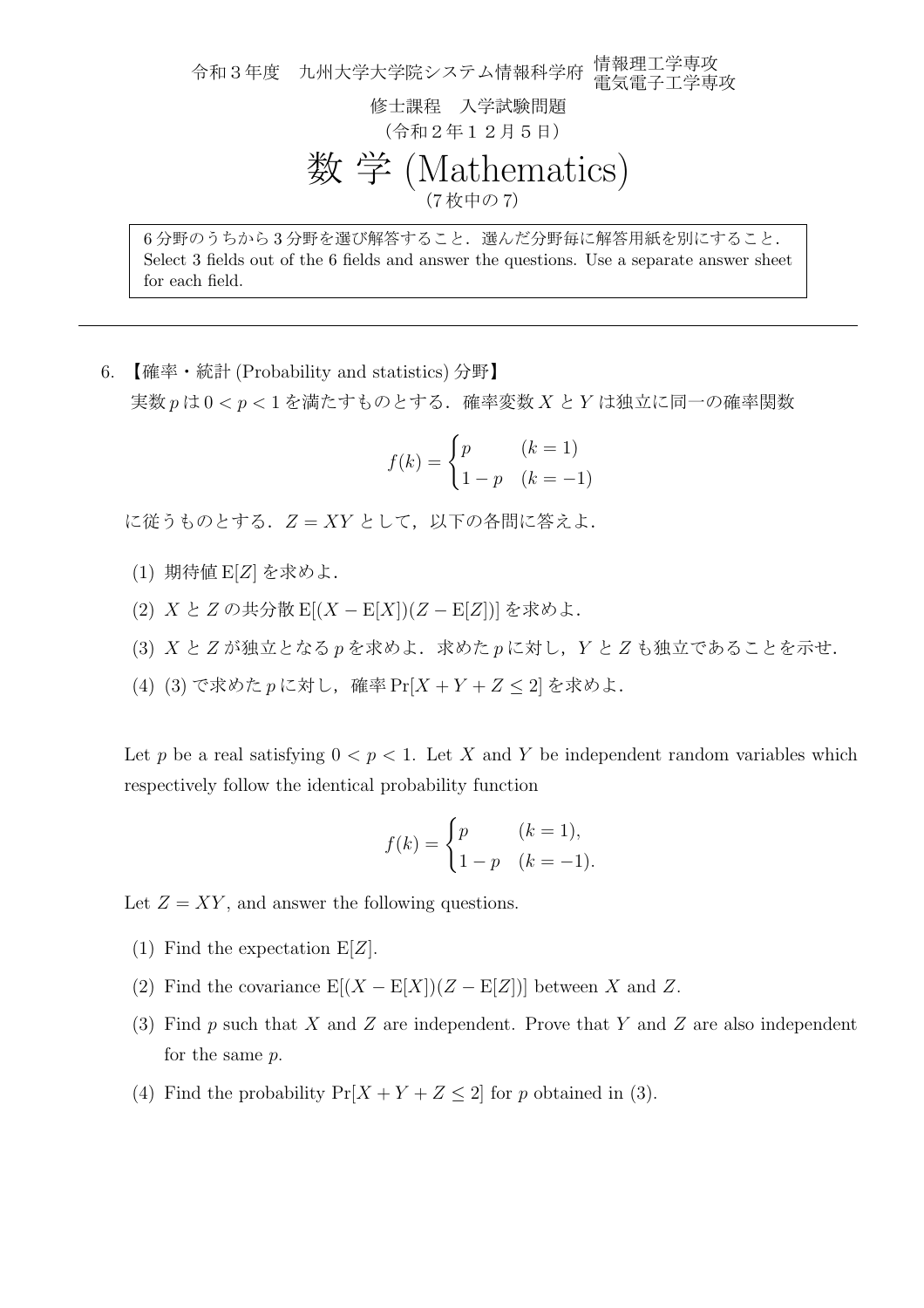# 令和3年度 九州大学大学院システム情報科学府 情報理工学専攻 修士課程 入学試験問題 (実施日 令和2年12月5日) 専門科目 (Specialized subjects)  $(1/29)$

解答上の注意 (Instructions):

1. 問題用紙は,『始め』の合図があるまで開いてはならない.

Do not open this cover sheet until the start of examination is announced.

- 2. 問題用紙は表紙を含め 29 枚,解答用紙は 3 枚つづり 2 部 (1 分野につき 1 部) である. You are given 29 problem sheets including this cover sheet, and 2 sets of 3 answer sheets (1 set for each field).
- 3. 以下の 6 分野から 2 分野を選び解答すること. 解答用紙は 1 分野につき 1 部, 大問 1 つあた り1枚を使用すること. 1枚に大問2問以上の解答を書いてはいけません.

Select 2 fields out of the following 6 fields and answer the questions. You must use a separate set of answer sheets for each of the fields you selected. One sheet in a set is for one question. You may not use one sheet for two or more questions

|   | 分野             | field                         | page         |
|---|----------------|-------------------------------|--------------|
| А | 電気回路           | Circuit theory                |              |
| В | 情報理論           | Information theory            |              |
|   | オートマトンと言語      | Automata and formal languages |              |
|   | 電磁気学           | Electromagnetism              |              |
| E | アルゴリズム/プログラミング | Algorithms and programming    | $20^{\circ}$ |
| F | 計算機アーキテクチャ     | Computer architecture         | 26           |

4. 解答用紙の全部に,選択分野名,受験番号,氏名および問題番号を記入すること.

Fill in the designated blanks at the top of each answer sheet with the selected field, your examinee number, your name, and the question number.

5. 解答は解答用紙に記入すること. スペースが足りない場合は裏面を用いても良いが、その場 合は,裏面に解答があることを明記すること.

Write your answers on the answer sheets. You may use the backs of the answer sheets when you run out of space. If you do so, indicate so clearly on the sheet.

6. 解答は,日本語,英語のいずれかで記入すること.

Your answers must be written in Japanese or English.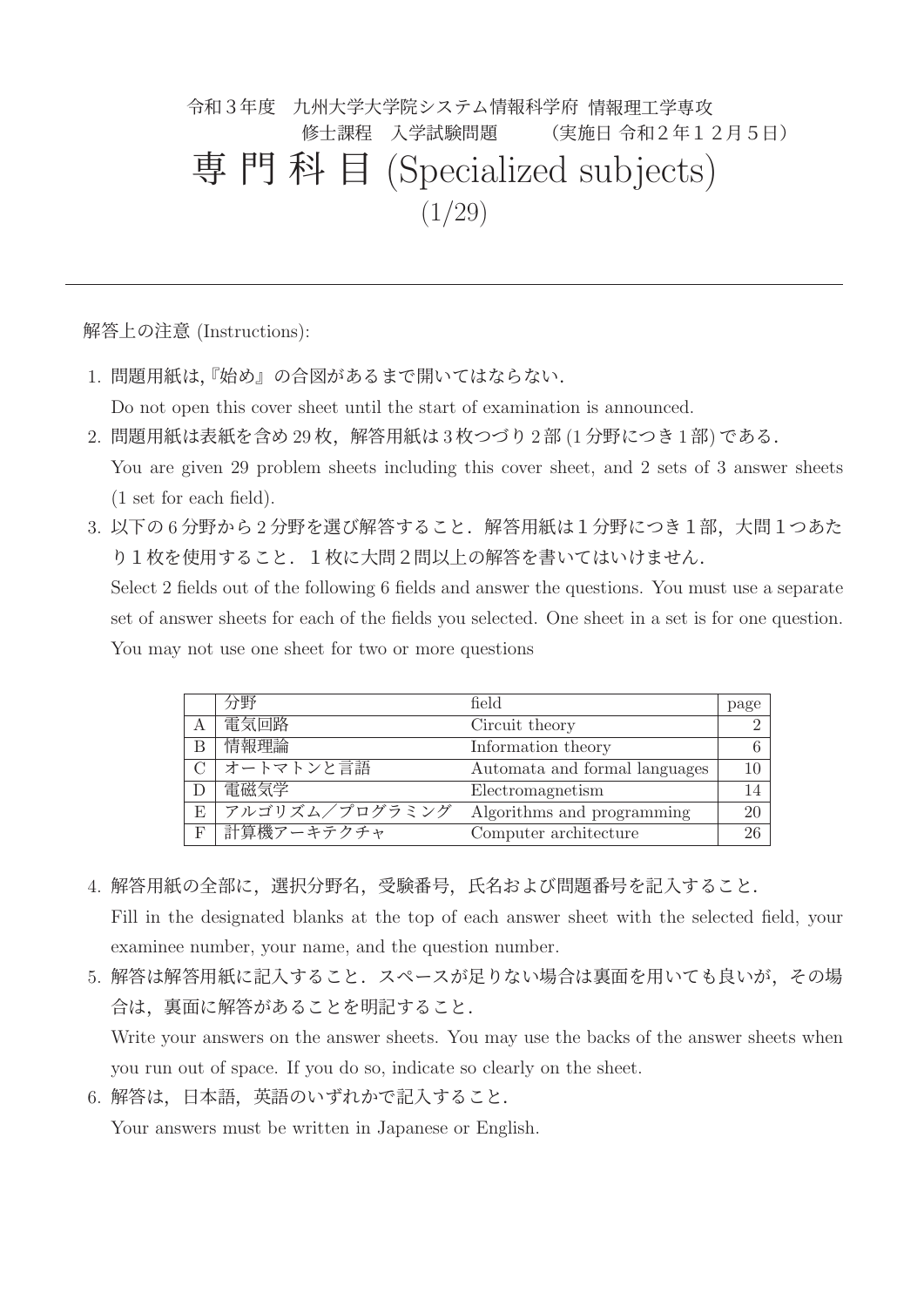令和3年度 九州大学大学院システム情報科学府 情報理工学専攻 修士課程 入学試験問題 (実施日 令和2年12月5日) 専門科目 (Specialized subjects) (2/29)

6分野から2分野を選び解答すること. 選んだ分野毎に解答用紙1部を用いよ. また, 大問一つあたり一枚の解答用紙を用いよ. Select 2 fields out of the 6 fields and answer the questions. Use a set of answer sheets

for each of the fields you selected and use a separate answer sheet for each question.

A. 【電気回路 (Circuit theory) 分野】

【問 **<sup>1</sup>**】~【問 **<sup>4</sup>**】から**<sup>2</sup>** 問を選び,解答用紙の問題番号欄に解答した問題番号を記入せよ.

 $[\mathbb{E} \mathbf{1}]$  図 1 に示す回路において,  $C = \sqrt{3} \, \mathrm{F}$ ,  $L = \frac{\sqrt{3}}{6}$  H, 電源の角周波数  $\omega = 2$  rad/s, 端子 間電圧  $V$  と電流  $I$  の位相差は  $\arg(\frac{V}{I}) = -\frac{\pi}{6}$  rad であり,回路は定常状態にあるとする.以下の 問いに答えよ.

- (1) R の値を求めよ.
- (2) 電流 I の時間関数が  $i(t) = \sin(2t + \frac{\pi}{6})$  A で あり、これに対応するフェーザ電流を $I =$  $\mathrm{e}^{j\frac{\pi}{6}}\, \mathrm{A}\,$ と表すとき,フェーザ電圧 $\,V\,$ を求め, その時間関数 v(t) を答えよ.



【<sup>問</sup> **2**】 図 <sup>2</sup> の回路について,以下の問いに答え よ.ただし,図 2(a) と図 2(b) は等価である.

- $(1)$  図 2(b) のインピーダンス  $Z_1$ ,  $Z_2$ ,  $Z_3$  を求 めよ.
- (2) 図2(b)において,端子対1-1'から右側を見 たときのインピーダンス Z<sup>R</sup> および左側を 見たときのインピーダンス  $Z_L$  を記号  $Z_0$ ,  $Z_1$ ,  $Z_2$ ,  $Z_3$  を用いずに表せ. ただし, イ ンピーダンス  $Z_0 = R + iX$  である.
- (3) 図 2(b) の  $Z_0$  において,  $R$  も  $X$  も可変であ るとき、Z0における消費電力を最大とする  $R$ および  $X$ を求めよ.

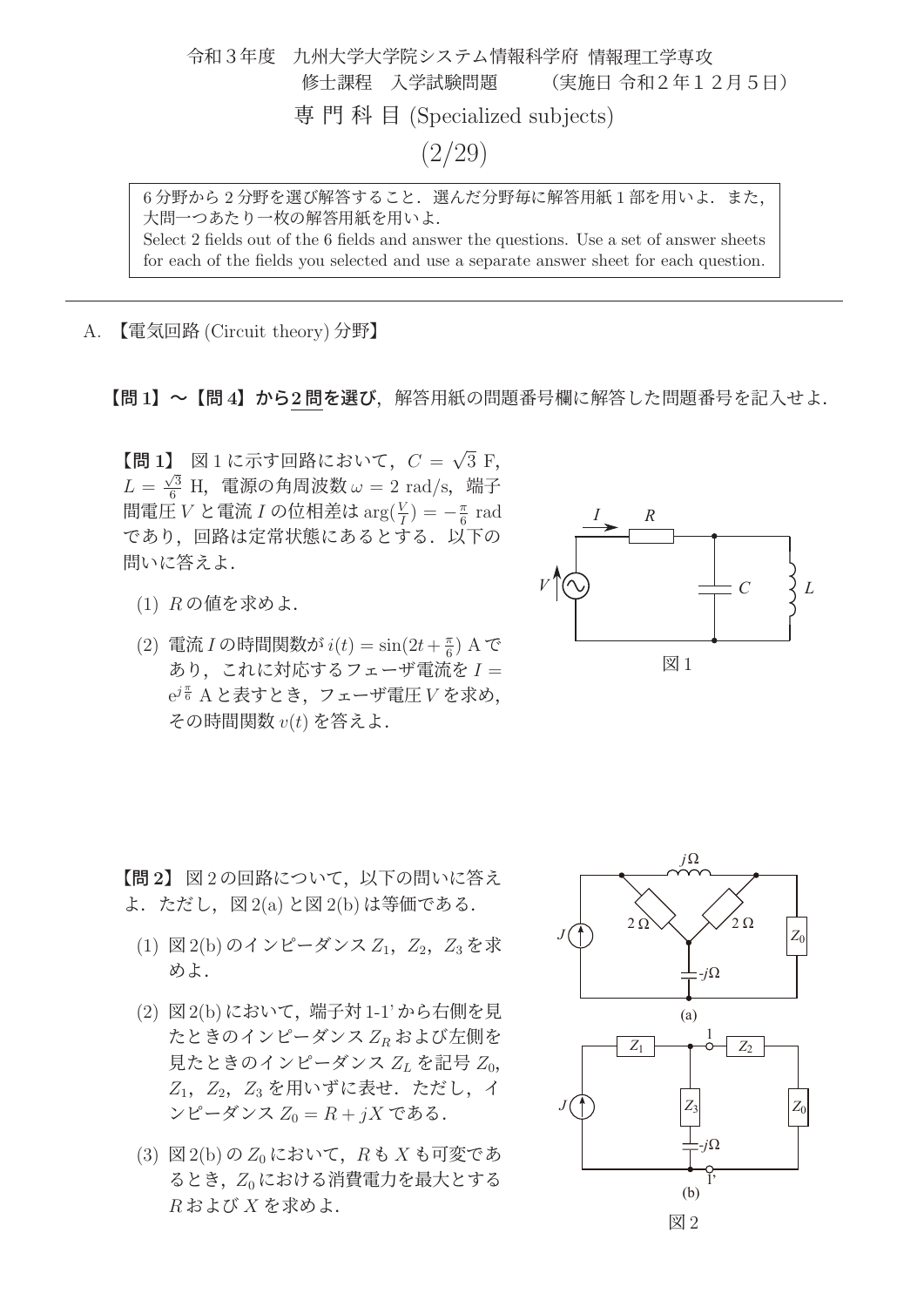令和3年度 九州大学大学院システム情報科学府 情報理工学専攻 修士課程 入学試験問題 (実施日 令和2年12月5日) 専門科目 (Specialized subjects) (3/29)

6分野から2分野を選び解答すること. 選んだ分野毎に解答用紙1部を用いよ. また, 大問一つあたり一枚の解答用紙を用いよ. Select 2 fields out of the 6 fields and answer the questions. Use a set of answer sheets

for each of the fields you selected and use a separate answer sheet for each question.

【<sup>問</sup> **3**】 図 <sup>3</sup> の回路について,以下の問いに答えよ.ただし,電源の角周波数を <sup>ω</sup> とする.

- $(1)$  図 3(b) が図 3(a) の端子対 1-1' の左側の 2 端子回路と等価なとき, 電流源  $J_0$  とアドミタ  $\mathcal{Y} \times Y_0$ を求めよ.
- (2) 図 3(a) の電流 I を求めよ.



図 3

【<sup>問</sup> **4**】 図 <sup>4</sup> の回路について,以下の問いに答えよ.た だし,  $e(t) = 50 \sin t \text{ V}$ とし, スイッチ S を閉じる前 の回路は定常状態にあるとする.

- $(1)$   $t = 0$  でスイッチ S を閉じた直後の電流  $i(+0)$  を 求めよ.
- $(2)$   $t > 0$ における電流 $i(t)$ を求めよ.

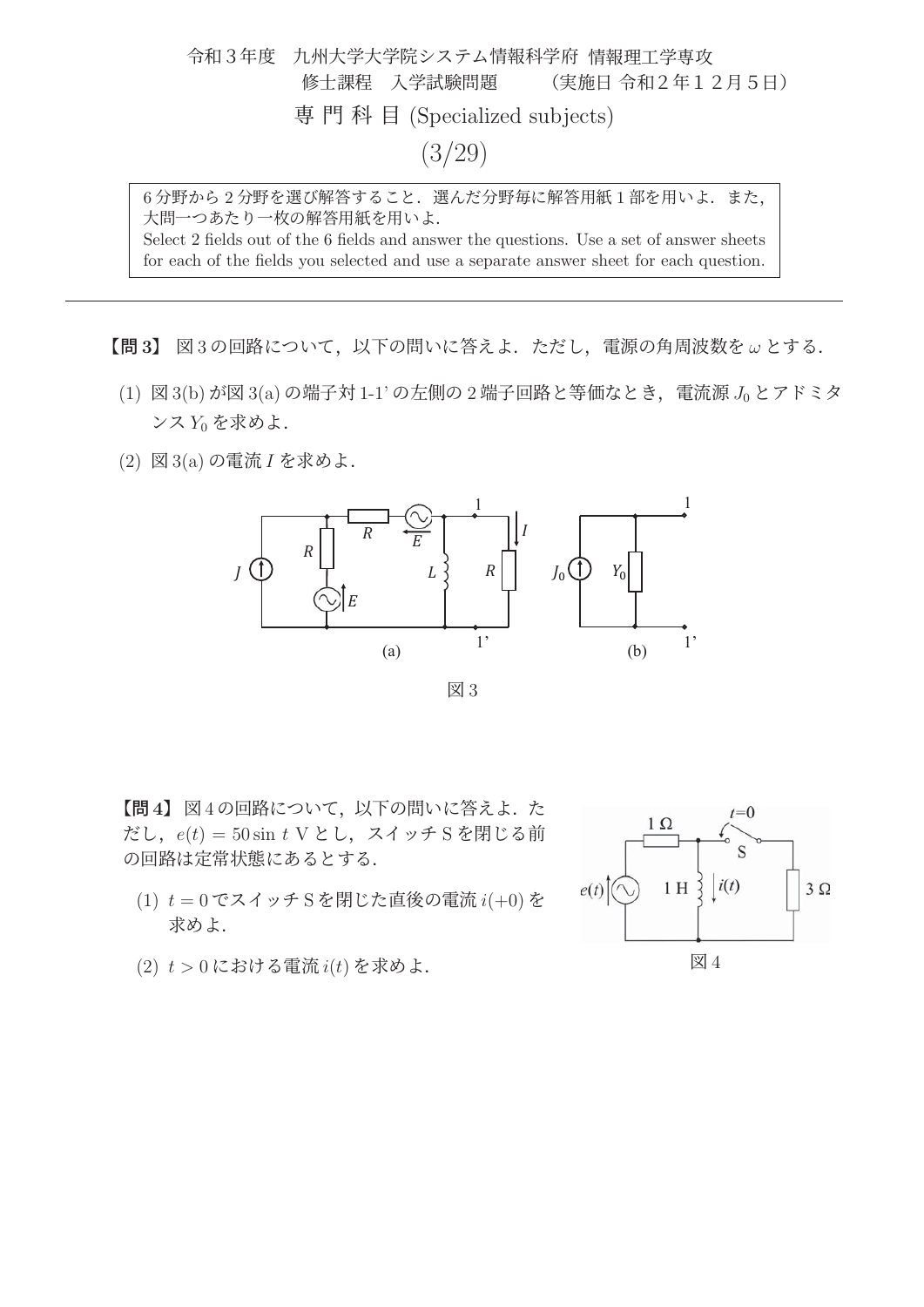

大問一つあたり一枚の解答用紙を用いよ. Select 2 fields out of the 6 fields and answer the questions. Use a set of answer sheets for each of the fields you selected and use a separate answer sheet for each question.

**Select two out of the four questions**  $\text{[Q1]} \sim \text{[Q4]}$  and write the number of the selected

question on the answer sheet.

【**Q1**】 Consider the circuit shown in Fig. 1, where  $C = \sqrt{3} \text{ F}$ ,  $L = \frac{\sqrt{3}}{6} \text{ H}$ , the angular frequency of the source  $\omega = 2$  rad/s, the phase difference  $\arg(\frac{V}{I}) =$  $-\frac{\pi}{6}$  rad, and the circuit is in steady state. Answer the following questions.

- (1) Find the resistance R.
- (2) The current  $I$  in the time domain expression is  $i(t) = \sin(2t + \frac{\pi}{6})$  A and the corresponding phasor is  $I = e^{j\frac{\pi}{6}}$  A. Find the phasor V and the corresponding time domain expression  $v(t)$ .

【**Q2**】 Consider the circuit shown in Fig. 2. Here, the circuit shown in Fig. 2(b) is equivalent to Fig. 2(a). Answer the following questions.

- (1) Find the impedance  $Z_1$ ,  $Z_2$ , and  $Z_3$  of Fig. 2(b).
- (2) In Fig. 2(b), express  $Z_R$  and  $Z_L$  without using symbols  $Z_0$ ,  $Z_1$ ,  $Z_2$ , and  $Z_3$ , where  $Z_R$  is defined as the impedance measured rightward from the terminals 1-1',  $Z_L$  is defined as the impedance measured leftward from the terminals 1-1', and the impedance  $Z_0 = R + jX$ .
- (3) When R and X are variable, find the value of R and X which maximize the power consumption at the impedance  $Z_0$ .



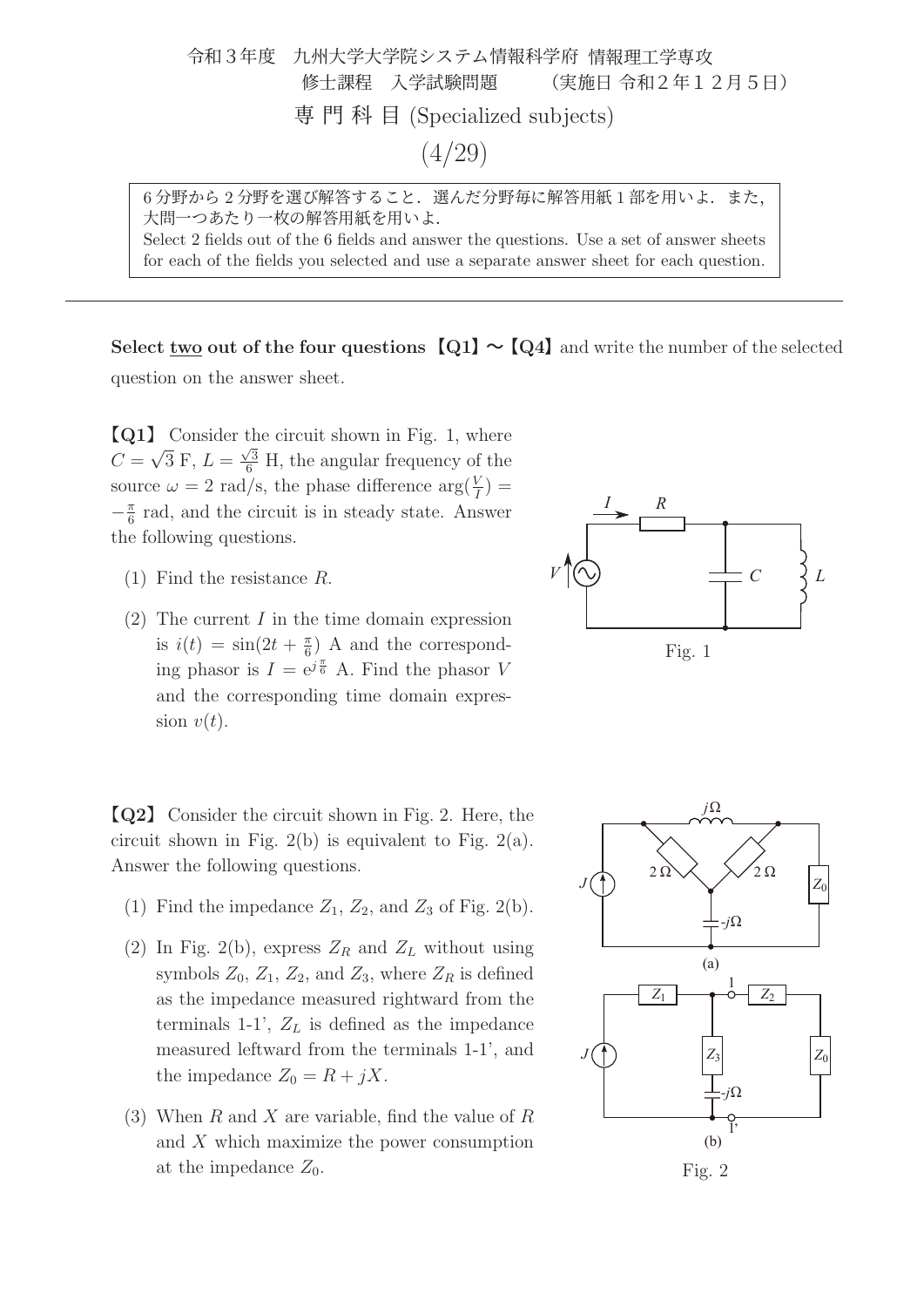

Select 2 fields out of the 6 fields and answer the questions. Use a set of answer sheets for each of the fields you selected and use a separate answer sheet for each question.

**[Q3]** Consider the circuit shown in Fig. 3, where the sources have the angular frequency  $\omega$ . Answer the following questions.

- (1) Find the current source  $J_0$  and the admittance  $Y_0$  when the circuit in Fig. 3(b) is equivalent to the circuit seen from the terminals  $1-1$ ' to the left in Fig.  $3(a)$ .
- (2) Find the current I.



Fig. 3

【**Q4**】 Consider the circuit shown in Fig. 4, where  $e(t) = 50 \sin t$  V and the circuit is in steady state before the switch S is closed.

- (1) Find the current  $i(+0)$  just after the switch S is closed at  $t = 0$ .
- (2) Find the current  $i(t)$  for  $t > 0$ .

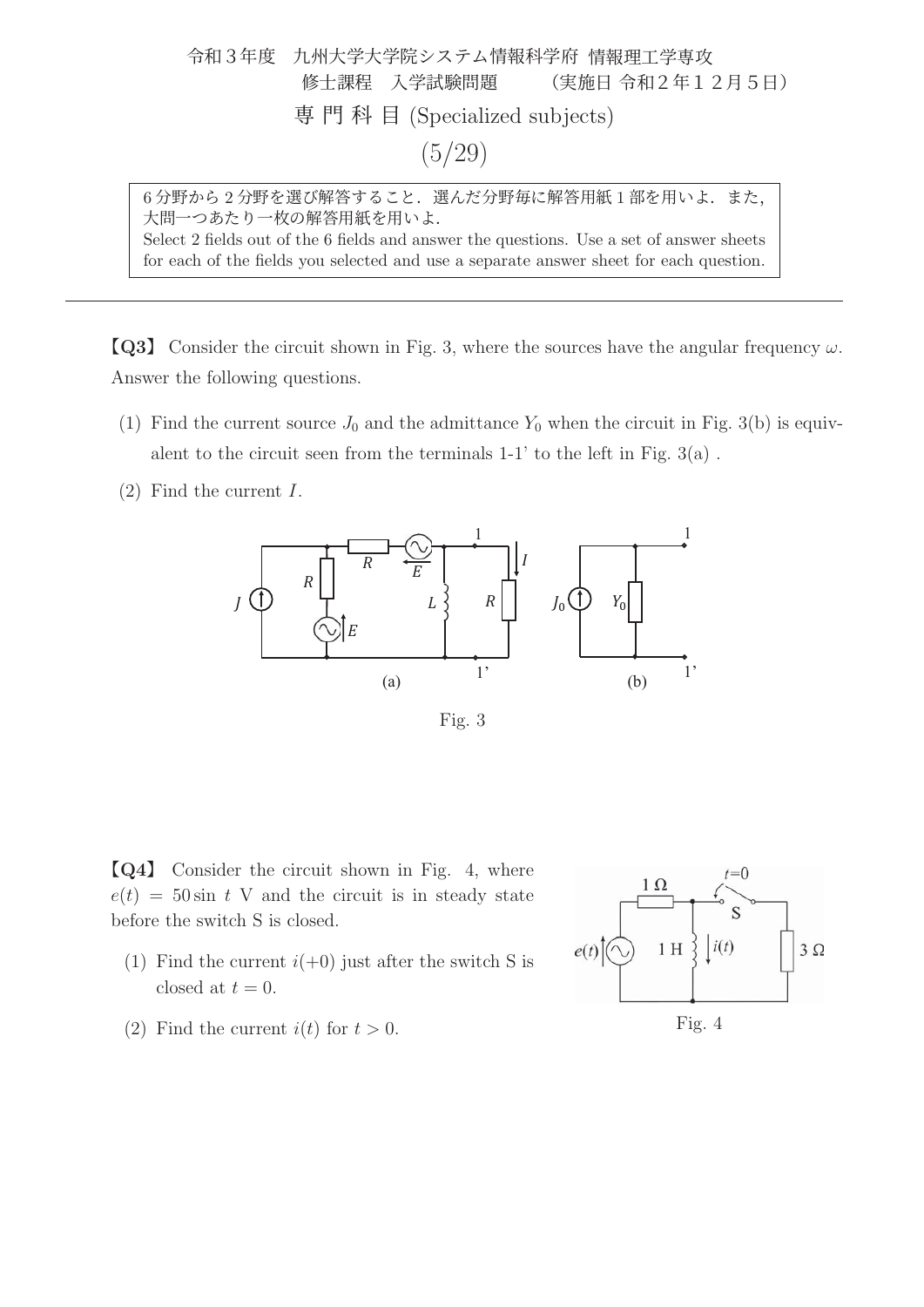令和3年度 九州大学大学院システム情報科学府 情報理工学専攻 修士課程 入学試験問題 (実施日 令和2年12月5日) 専門科目 (Specialized subjects) (6/29)

6分野から2分野を選び解答すること. 選んだ分野毎に解答用紙1部を用いよ. また, 大問一つあたり一枚の解答用紙を用いよ.

Select 2 fields out of the 6 fields and answer the questions. Use a set of answer sheets for each of the fields you selected and use a separate answer sheet for each question.

- B. 【情報理論 (Information theory) 分野】 次の各問い(【問 **1**】【問 **2**】)に答えよ.
- 【問 **<sup>1</sup>**】入力アルファベットと出力アルファベットがともに {1, <sup>2</sup>, <sup>3</sup>, <sup>4</sup>} である無記憶な通信路  $W(y|x)$ の通信路行列が

$$
\begin{pmatrix}\n0.5 & 0.5 & 0 & 0 \\
0 & 0.5 & 0.5 & 0 \\
0 & 0 & 0.5 & 0.5 \\
0.5 & 0 & 0 & 0.5\n\end{pmatrix}
$$

で与えられているとする.ただし、 $(i, j)$  成分は  $W(j|i)$  を表す. この通信路の通信路容 量を求めよ.また,それを達成する入力分布を全て求めよ.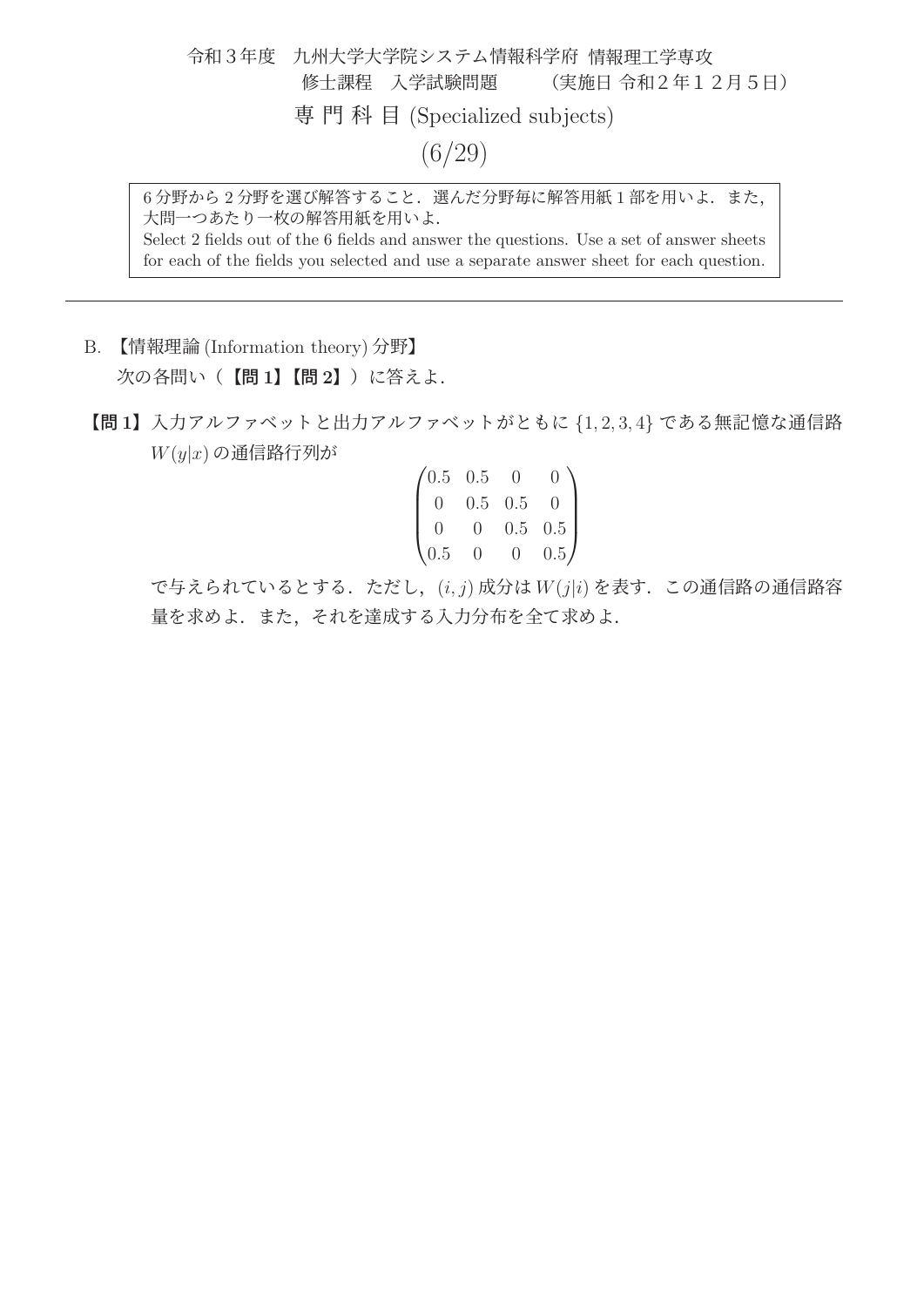## 令和3年度 九州大学大学院システム情報科学府 情報理工学専攻 修士課程 入学試験問題 (実施日 令和2年12月5日) 専門科目 (Specialized subjects)  $(7/29)$

6分野から2分野を選び解答すること. 選んだ分野毎に解答用紙1部を用いよ. また, 大問一つあたり一枚の解答用紙を用いよ. Select 2 fields out of the 6 fields and answer the questions. Use a set of answer sheets

for each of the fields you selected and use a separate answer sheet for each question.

【問 **<sup>2</sup>**】定常無記憶情報源 <sup>X</sup>1X<sup>2</sup> ··· を考える.この情報源のアルファベットを有限集合 <sup>X</sup> <sup>と</sup> し、各  $X_i$ は確率分布  $p(x)$ に従うものとする. 任意に固定された $\epsilon > 0$ に対し、系列  $(x_1, x_2, \ldots, x_n) \in \mathcal{X}^n$  が

 $2^{-n(H(X_1)+\epsilon)} < p(x_1, x_2, \ldots, x_n) < 2^{-n(H(X_1)-\epsilon)}$ 

を満たすとき、この系列を  $p(x)$  に関する典型系列であると言う. ここで,  $H(X_1)$  は  $X_1$ のエントロピーを表し、 $p(x_1, x_2, \ldots, x_n)$ は同時確率分布を表す. 全ての典型系列からな る集合を  $A_{\epsilon}^{(n)}$  と表記する. 次の各問いに答えよ. ただし,  $\mathcal{X} = \{0, 1\}$ ,  $p(0) = 1 - \alpha$ ,  $p(1) = \alpha$  とする. ここで  $\alpha \in (0,1)$  は定数である.

- $(1)$   $(x_1, x_2, \ldots, x_{10}) = (0, 1, 1, 0, 0, 0, 0, 1, 0, 0)$ に対し,  $p(x_1, x_2, \ldots, x_{10})$ を求めよ.
- $(2)$   $i = 1, 2, \ldots, n$  に対する  $H(X_i)$  および  $H(X_1, X_2, \ldots, X_n)$  を求めよ.
- (3)  $\mathbf{x} = (x_1, x_2, \ldots, x_n)$ に対し,  $S(\mathbf{x}) = \sum_{i=1}^n x_i \geq 3$ .  $\alpha = 0.2, n = 200, \epsilon = 0.01$ する.A(n) に属する系列 *x* に対する S(*x*) の範囲を求めよ.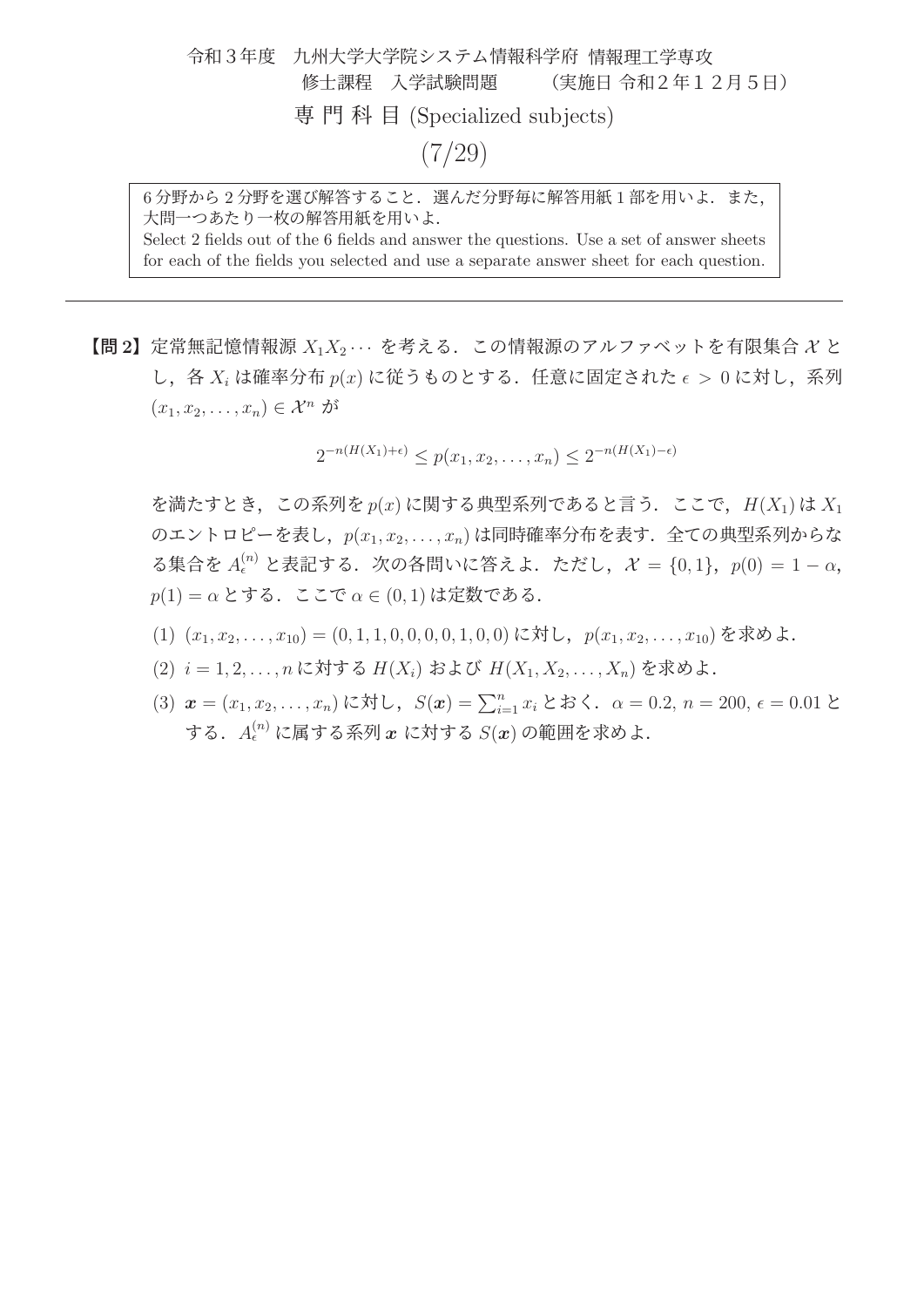令和3年度 九州大学大学院システム情報科学府 情報理工学専攻 修士課程 入学試験問題 (実施日 令和2年12月5日) 専門科目 (Specialized subjects) (8/29)

6分野から2分野を選び解答すること. 選んだ分野毎に解答用紙1部を用いよ. また, 大問一つあたり一枚の解答用紙を用いよ. Select 2 fields out of the 6 fields and answer the questions. Use a set of answer sheets for each of the fields you selected and use a separate answer sheet for each question.

Answer the following questions (【**Q1**】【**Q2**】).

**[Q1]** Suppose that the channel matrix of a memoryless channel  $W(y|x)$  with the input and output alphabets  $\{1, 2, 3, 4\}$  is given by

$$
\begin{pmatrix} 0.5 & 0.5 & 0 & 0 \\ 0 & 0.5 & 0.5 & 0 \\ 0 & 0 & 0.5 & 0.5 \\ 0.5 & 0 & 0 & 0.5 \end{pmatrix},
$$

where the  $(i, j)$  component denotes  $W(j|i)$ . Find the channel capacity of the channel and all the input distributions which achieve the capacity.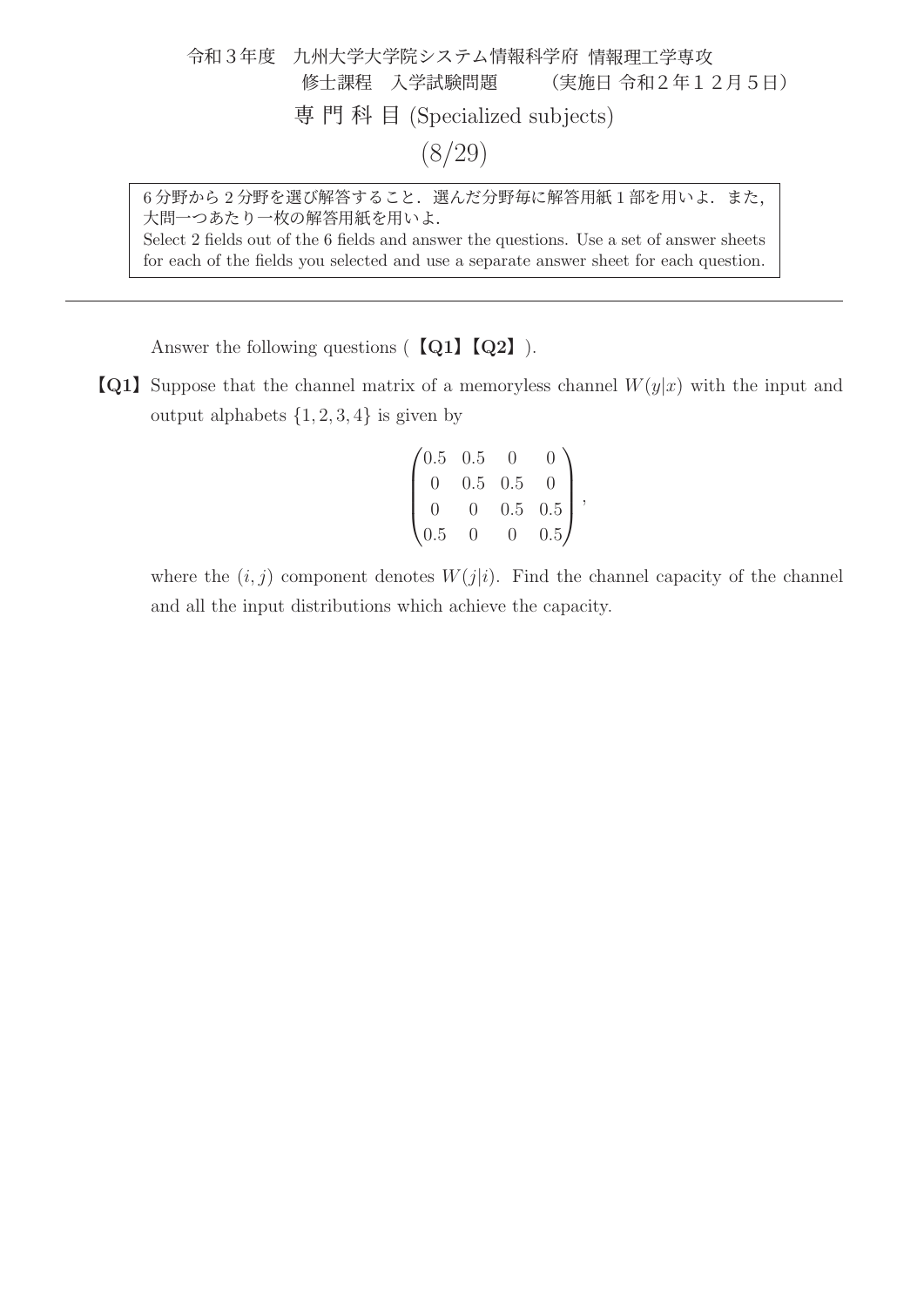令和3年度 九州大学大学院システム情報科学府 情報理工学専攻 修士課程 入学試験問題 (実施日 令和2年12月5日) 専門科目 (Specialized subjects) (9/29)

6分野から2分野を選び解答すること. 選んだ分野毎に解答用紙1部を用いよ. また, 大問一つあたり一枚の解答用紙を用いよ. Select 2 fields out of the 6 fields and answer the questions. Use a set of answer sheets for each of the fields you selected and use a separate answer sheet for each question.

**[Q2]** Consider a stationary memoryless source  $X_1X_2\cdots$ . Let the alphabet of this source be a finite set X and suppose each  $X_i$  follows a probability distribution  $p(x)$ . For an arbitrarily fixed constant  $\epsilon > 0$ , a sequence  $(x_1, x_2, \ldots, x_n) \in \mathcal{X}^n$  is said to be a typical sequence with respect to  $p(x)$ , if it satisfies

$$
2^{-n(H(X_1)+\epsilon)} \le p(x_1, x_2, \dots, x_n) \le 2^{-n(H(X_1)-\epsilon)},
$$

where  $H(X_1)$  denotes the entropy of  $X_1$  and  $p(x_1, x_2, \ldots, x_n)$  denotes the joint probability distribution. The set of all typical sequences is denoted by  $A_{\epsilon}^{(n)}$ . Answer the following questions. Here, let  $\mathcal{X} = \{0, 1\}$ ,  $p(0) = 1 - \alpha$ , and  $p(1) = \alpha$ , where  $\alpha \in (0, 1)$ is a constant.

- (1) Find  $p(x_1, x_2,...,x_{10})$  for  $(x_1, x_2,...,x_{10}) = (0, 1, 1, 0, 0, 0, 0, 1, 0, 0).$
- (2) Find  $H(X_i)$  for  $i = 1, 2, ..., n$  and  $H(X_1, X_2, ..., X_n)$ .
- (3) Let  $S(\mathbf{x}) = \sum_{i=1}^{n} x_i$  for  $\mathbf{x} = (x_1, x_2, \dots, x_n)$ . Put  $\alpha = 0.2$ ,  $n = 200$ , and  $\epsilon = 0.01$ . Find the range of  $S(\mathbf{x})$  for sequences  $\mathbf{x}$  belonging to  $A_{\epsilon}^{(n)}$ .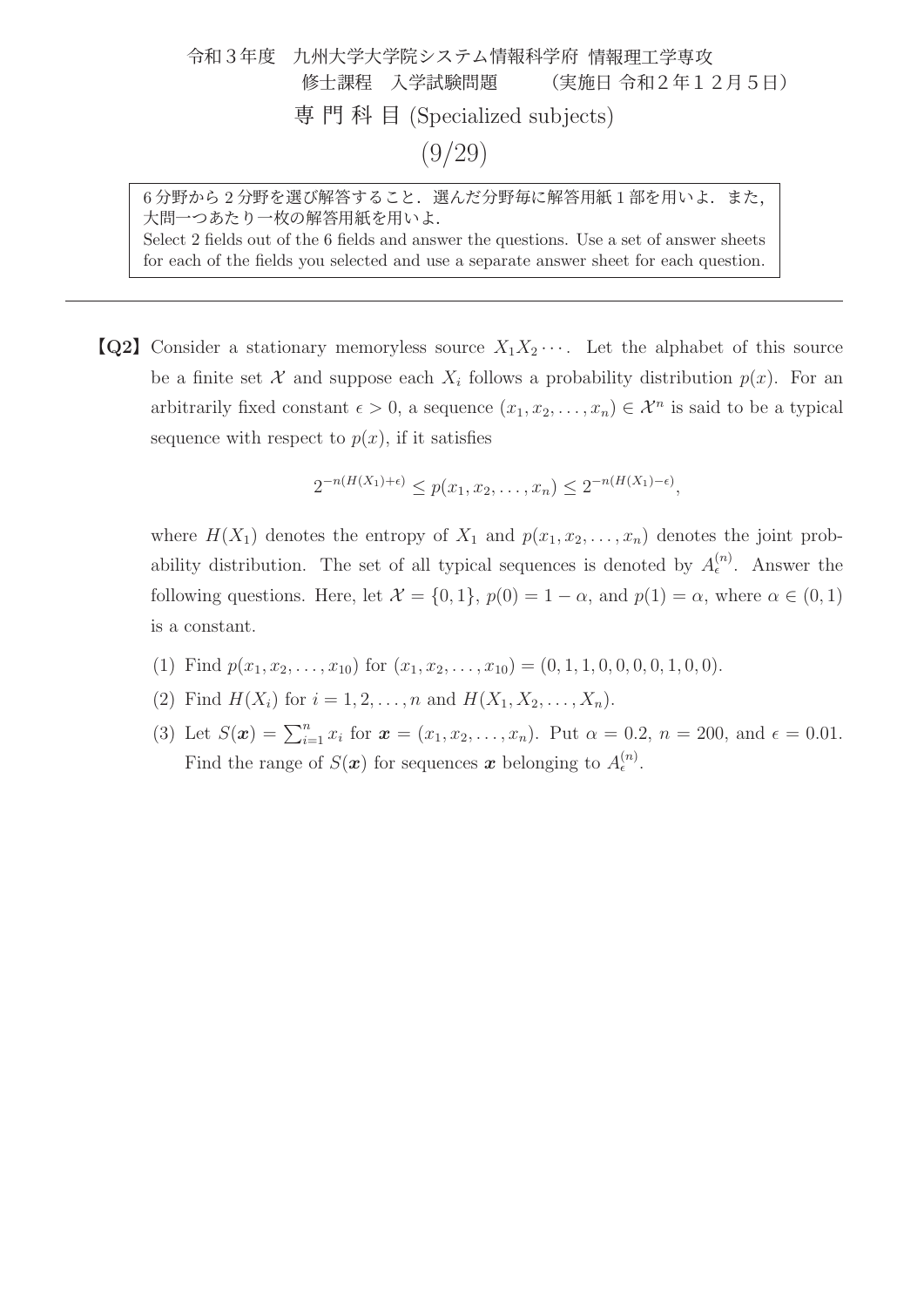令和3年度 九州大学大学院システム情報科学府 情報理工学専攻 修士課程 入学試験問題 (実施日 令和2年12月5日) 専門科目 (Specialized subjects)  $(10/29)$ 

6分野から2分野を選び解答すること. 選んだ分野毎に解答用紙1部を用いよ. また, 大問一つあたり一枚の解答用紙を用いよ. Select 2 fields out of the 6 fields and answer the questions. Use a set of answer sheets for each of the fields you selected and use a separate answer sheet for each question.

- C. 【オートマトンと言語 (Automata and formal languages) 分野】 次の各問い(【問 **1**】【問 **2**】)に答えよ.
- 【問 **<sup>1</sup>**】状態数2の決定性有限オートマトンを考える.決定性有限オートマトン<sup>M</sup> = (K, <sup>Σ</sup>, δ, q0, F) において,  $K = \{q_0, q_1\}, \Sigma = \{a, b\}, F = \{q_0\}$  とする. ただし,  $K$ ,  $\Sigma$ ,  $\delta$ ,  $q_0$ ,  $F$  はそれ  $\mathcal{E}$ れ  $M$  の状態集合, アルファベット, 遷移関数, 初期状態, 最終状態の集合を表し,  $a$ と b は文字である. なお  $\delta(p,x) = r(p,r \in K, x \in \Sigma)$  は, M が文字 x を読むことで状 態 $p \, \hat{p}$  から状態 $r$ に移ることを表す.  $M$  によって受理される言語を  $L(M)$  で表す.  $\Sigma$ 上の正規表現 e(a, b) が表す言語を,  $||e(a, b)||$  で表す. 次の各問いに答えよ.



図 1:  $\delta(q_0, a) = q_0, \delta(q_0, b) = q_1 \, \mathfrak{C} \, \delta \mathfrak{S} \, 4$  種類のオートマトン  $M$ 

- (1) 図 1 は,  $\delta(q_0, a) = q_0, \delta(q_0, b) = q_1 \, \tilde{\mathcal{C}}$ ある 4 種類の  $\delta$  に対応する M の状態遷移図で ある. 図1の各 $M$ について $L(M)$ に含まれる文字列を説明せよ.
- (2)  $\delta(q_0, a) = \delta(q_0, b) = q_1 \odot b$ とき、可能な M の状態遷移図を図1にならって全て与え よ.さらに,各 M について L(M) に含まれる文字列を説明せよ.
- (3) 言語  $L = ||e(a, b)||$  について,  $||e(b, a)|| \geq L$  の交換言語と呼ぶ. たとえば,  $L_0$  が文 字 $a$ を偶数個含む文字列から構成される言語であるとき,  $L_0$ の交換言語は文字 $b$ を 偶数個含む文字列から構成される言語である. (1) と (2) とは異なる δ に対応する各 M に対し,(1) あるいは (2) の言語の交換言語 とならない L(M) に含まれる文字列を説明せよ.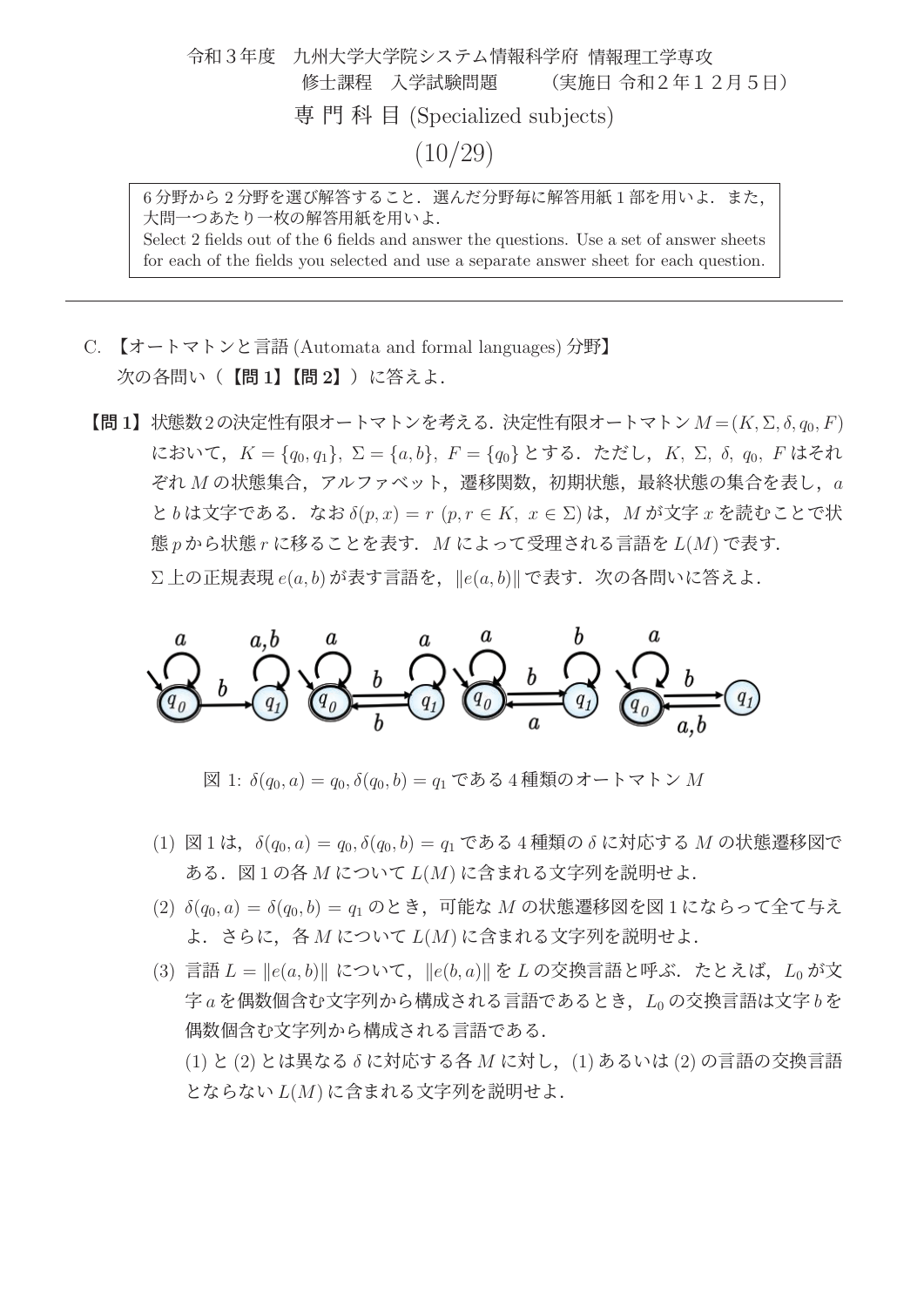令和3年度 九州大学大学院システム情報科学府 情報理工学専攻 修士課程 入学試験問題 (実施日 令和2年12月5日) 専門科目 (Specialized subjects)  $(11/29)$ 

6分野から2分野を選び解答すること. 選んだ分野毎に解答用紙1部を用いよ. また, 大問一つあたり一枚の解答用紙を用いよ. Select 2 fields out of the 6 fields and answer the questions. Use a set of answer sheets for each of the fields you selected and use a separate answer sheet for each question.

- 【問 **2**】文脈自由文法を4つ組 (N, <sup>Σ</sup>, P, S) で表す.ただし,N,Σ,P,<sup>S</sup> をそれぞれ非終端記 号の集合, 終端記号の集合, 生成規則の集合, 開始記号とする. ∑上の文字列 w と終端 記号  $x \in \Sigma$  に対して,  $|w|_x \geq w$  中の  $x$  の出現回数とする. 以下の各問いに答えよ.
	- (A) 以下に示す言語  $L_i$  ( $i = 1, 2, 3$ ) を導出する文脈自由文法 ( $N_i$ ,  $\Sigma_i$ ,  $P_i$ ,  $S$ ) の生成規則の 集合 P<sup>i</sup> を与えよ.
		- (1)  $L_1 = \{w \in \{a, b\}^* \mid |w|_a \geq 3\}$ . ただし $\Sigma_1 = \{a, b\}$ である. 答えには $N_1 = \{S, X\}$ を用いよ.
		- (2)  $L_2 = \{w \in \{a, b\}^* \mid |w|_a > 2|w|_b\}$ . ただし  $\Sigma_2 = \{a, b\}$  である. 答えには  $N_2 = \{S\}$ を用いよ.
		- (3)  $L_3 = \{a^i b^j c^k \mid i, j, k \ge 0 \text{ and } (2i = j \text{ if } k \in \{3j = k\})\}$ . ただし $\Sigma_3 = \{a, b, c\}$ で ある. 答えには  $N_3 = \{S, V, X, Y, Z\}$  を用いよ.
	- $(B)$  以下に示す言語 $L_4$ , $L_5$ は文脈自由言語であるか否か. 証明せよ.
		- (4)  $L_4 = \emptyset$ .
		- (5) 有限個の有限長文字列から構成される空でない任意の言語 L<sub>5</sub>.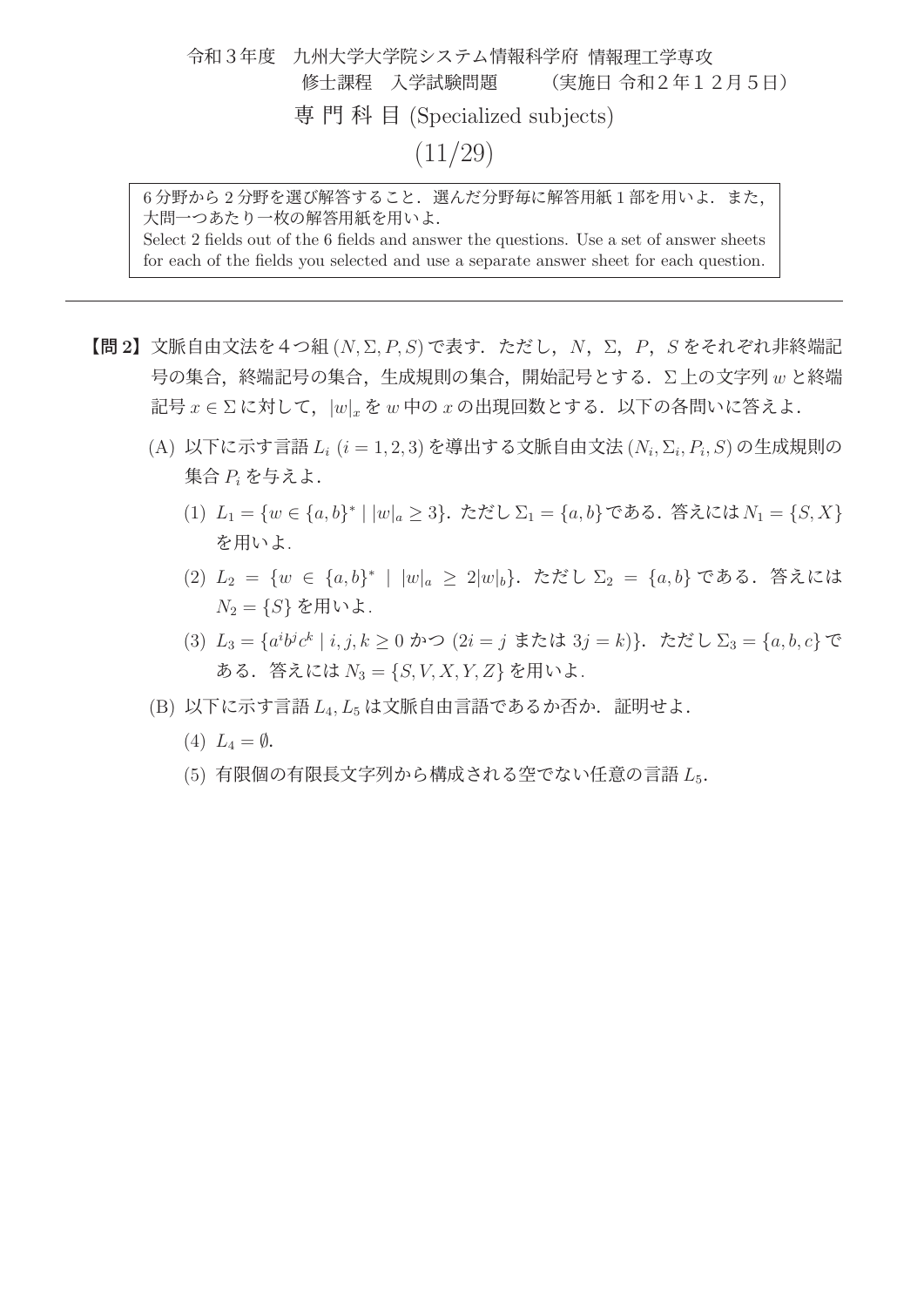令和3年度 九州大学大学院システム情報科学府 情報理工学専攻 修士課程 入学試験問題 (実施日 令和2年12月5日) 専門科目 (Specialized subjects)  $(12/29)$ 

6分野から2分野を選び解答すること. 選んだ分野毎に解答用紙1部を用いよ. また, 大問一つあたり一枚の解答用紙を用いよ. Select 2 fields out of the 6 fields and answer the questions. Use a set of answer sheets for each of the fields you selected and use a separate answer sheet for each question.

Answer the following questions(【**Q1**】【**Q2**】).

【**Q1**】Consider a deterministic finite automaton with 2 states. For a deterministic finite automaton  $M = (K, \Sigma, \delta, q_0, F)$ , we define  $K = \{q_0, q_1\}, \Sigma = \{a, b\}, F = \{q_0\}$ , where K,  $\Sigma$ ,  $\delta$ ,  $q_0$ , and F represent the set of states, the alphabet, the transition function, the initial state, and the set of final states of  $M$ , respectively. Here,  $a$  and  $b$  are characters. By  $\delta(p,x) = r$   $(p, r \in K, x \in \Sigma)$ , we represent that M reads character x, and transits from state p to state r. We denote by  $L(M)$  the language that is accepted by M.

We denote by  $||e(a, b)||$  the language represented by a regular expression  $e(a, b)$  over  $\Sigma$ . Answer the following questions.



Figure 1: Four different automata M such that  $\delta(q_0, a) = q_0$  and  $\delta(q_0, b) = q_1$ .

- (1) Figure 1 shows four different automata M such that  $\delta(q_0, a) = q_0$  and  $\delta(q_0, b) = q_1$ . For each M in Figure 1, describe the strings in the language  $L(M)$ .
- (2) Let  $\delta(q_0, a) = \delta(q_0, b) = q_1$ . Give the state transition diagrams of possible finitestate automata  $M$  in a similar way as in Figure 1. In addition, for each  $M$ , describe the strings in the language  $L(M)$ .
- (3) For language  $L = ||e(a, b)||$ , we call  $||e(b, a)||$  the flipped language of L. For instance, let  $L_0$  be the language which consists of strings that contain an even number of  $a$ 's. Then the flipped language of  $L_0$  is the language which consists of strings that contain an even number of  $b$ 's.

For each M with  $\delta$  which is different from those in (1) and (2), describe the strings in the language  $L(M)$  which is not the flipped language of a language in (1) or (2).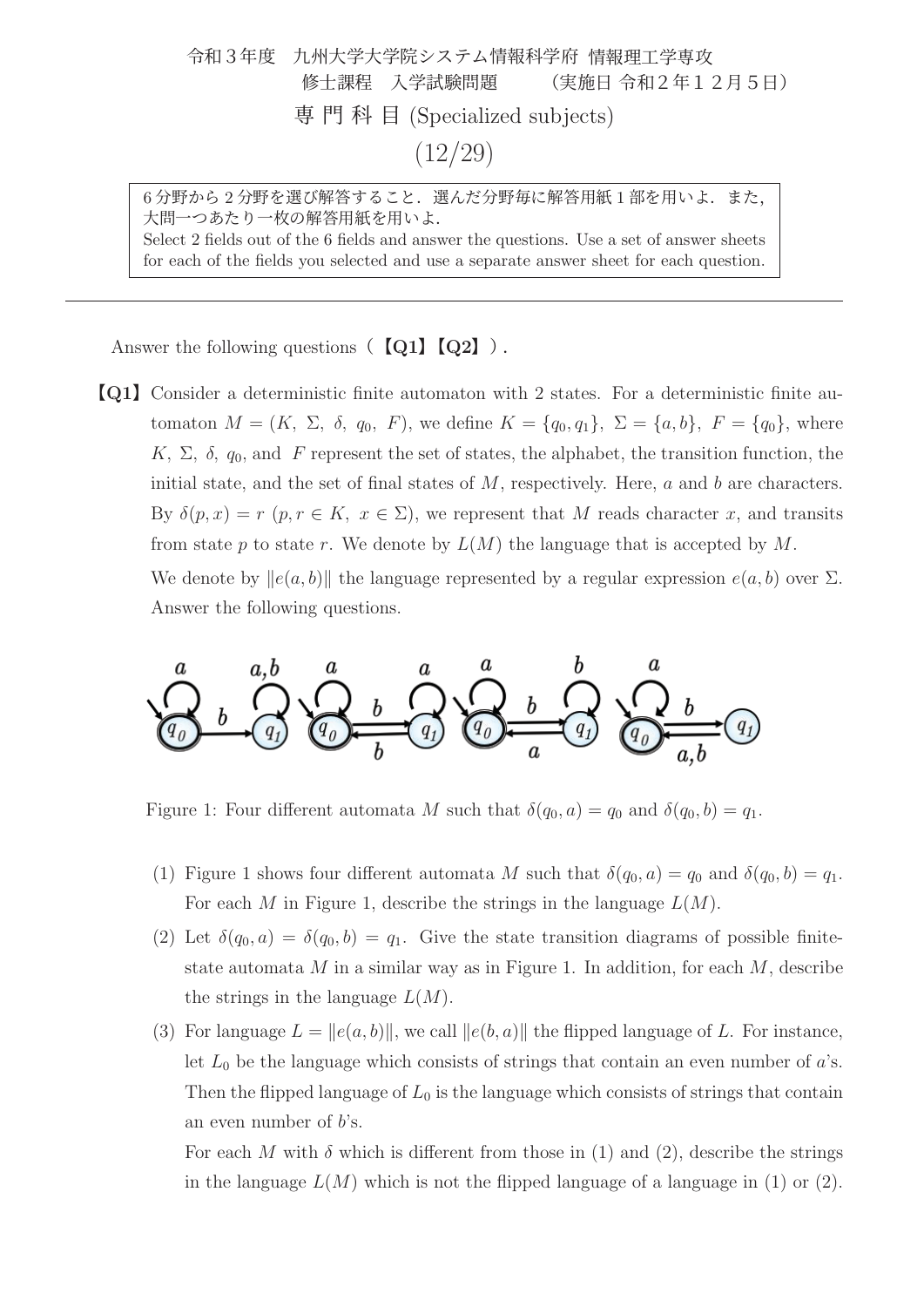#### 令和3年度 九州大学大学院システム情報科学府 情報理工学専攻 修士課程 入学試験問題 (実施日 令和2年12月5日) 専門科目 (Specialized subjects) (13/29)

6分野から2分野を選び解答すること. 選んだ分野毎に解答用紙1部を用いよ. また, 大問一つあたり一枚の解答用紙を用いよ. Select 2 fields out of the 6 fields and answer the questions. Use a set of answer sheets for each of the fields you selected and use a separate answer sheet for each question.

- **[Q2]** We represent a context-free grammar by a quartet  $(N, \Sigma, P, S)$ , where  $N, \Sigma, P$ , and S represent the set of non-terminal symbols, the set of terminal symbols, the set of productions, and the start symbol, respectively. For a string over  $\Sigma$  and a terminal symbol  $x \in \Sigma$ , let  $|w|_x$  denote the number of occurrences of x in w. Answer the following questions.
	- (A) For the following languages  $L_i$   $(i = 1, 2, 3)$ , give a set  $P_i$  of production rules of a context-free grammar  $(N_i, \Sigma_i, P_i, S)$  which generates  $L_i$ .
		- (1)  $L_1 = \{w \in \{a, b\}^* \mid |w|_a \geq 3\}$ , where  $\Sigma_1 = \{a, b\}$ . Use  $N_1 = \{S, X\}$  in your answer.
		- (2)  $L_2 = \{w \in \{a, b\}^* \mid |w|_a \geq 2|w|_b\}$ , where  $\Sigma_2 = \{a, b\}$ . Use  $N_2 = \{S\}$  in your answer.
		- (3)  $L_3 = \{a^i b^j c^k \mid i, j, k \ge 0 \text{ and } (2i = j \text{ or } 3j = k)\}\$ , where  $\Sigma_3 = \{a, b, c\}$ . Use  $N_3 = \{S, V, X, Y, Z\}$  in your answer.
	- (B) Prove whether each of the languages  $L_4$  and  $L_5$  is a context-free language, or not.
		- (4)  $L_4 = \emptyset$ .
		- (5) Any non-empty language  $L_5$  which consists of a finite number of finite-length strings.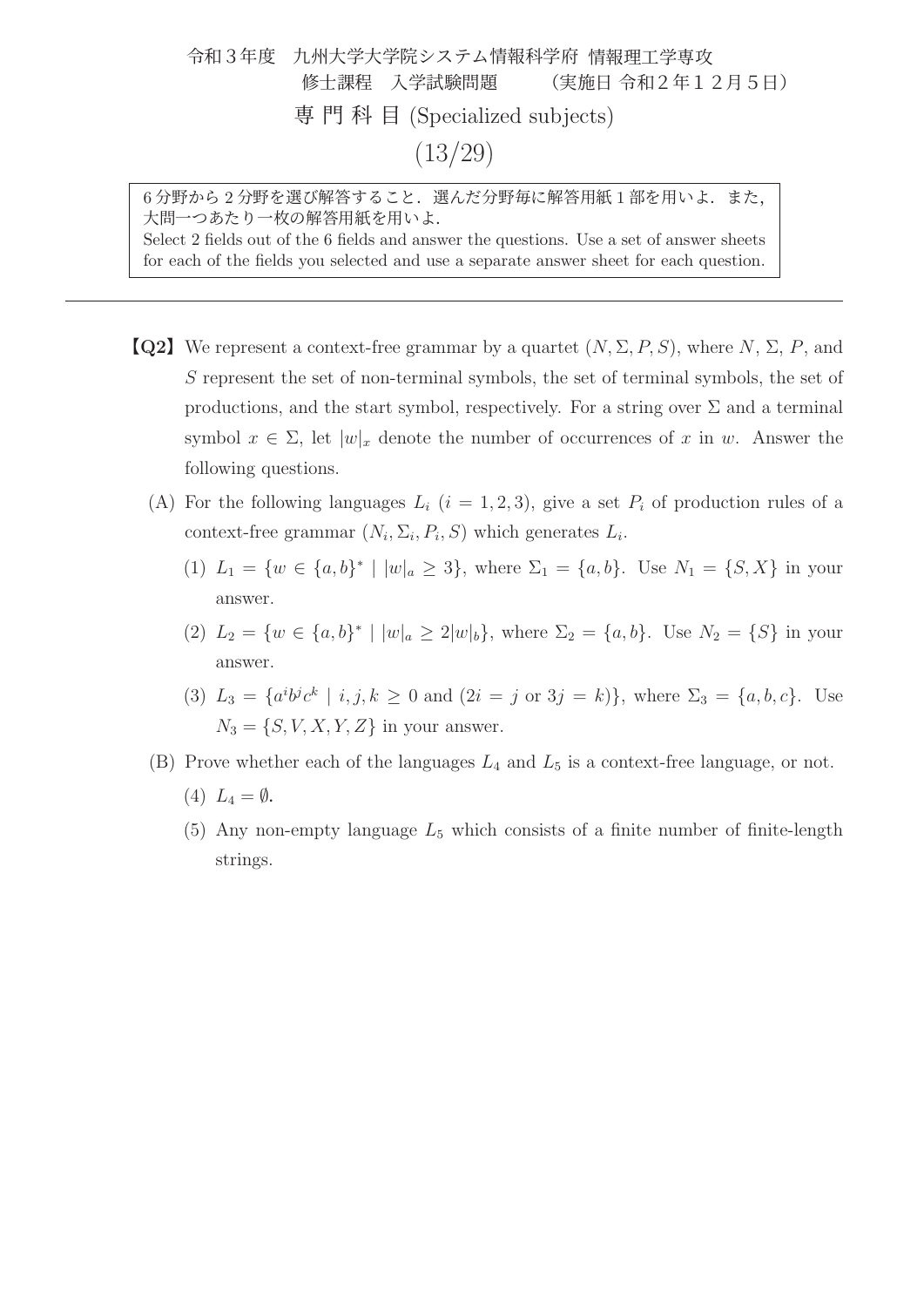## 令和3年度 九州大学大学院システム情報科学府 情報理工学専攻 修士課程 入学試験問題 (実施日 令和2年12月5日) 専門科目 (Specialized subjects)  $(14/29)$

6分野から2分野を選び解答すること. 選んだ分野毎に解答用紙1部を用いよ. また, 大問一つあたり一枚の解答用紙を用いよ.

Select 2 fields out of the 6 fields and answer the questions. Use a set of answer sheets for each of the fields you selected and use a separate answer sheet for each question.

D. 【電磁気学 (Electromagnetism) 分野】

【問 **1**】~【問 **3**】から**2** 問を選び,解答用紙の問題番号欄に解答した問題番号を記入せよ.

【間1】

- (1) 誘電率 ε<sub>0</sub> の真空中にある無限に長い半径 a の直線導線が単位長当たり λ の電荷を有し ている. 電界分布を求めよ.
- (2) 誘電率 ερ の真空中に無限に長い半径 a の 2 本の直線導線が間隔 d(d >> a)で平行に設置 されている. 単位長当たりの静電容量を求めよ.
- (3) 誘電率 εの大気中に地上 h の高さに無限に長い半径 a の直線導線が設置されている. 単 位長当たりの静電容量を求めよ.
- (4) (3) で h = 5.0 m, a = 1.0 mm の場合に単位長当たりの静電容量を求めよ. ただし, 大気の 誘電率は  $\varepsilon = 8.85 \times 10^{-12}$  F/m であり,  $log_e 10 = 2.3$  とする.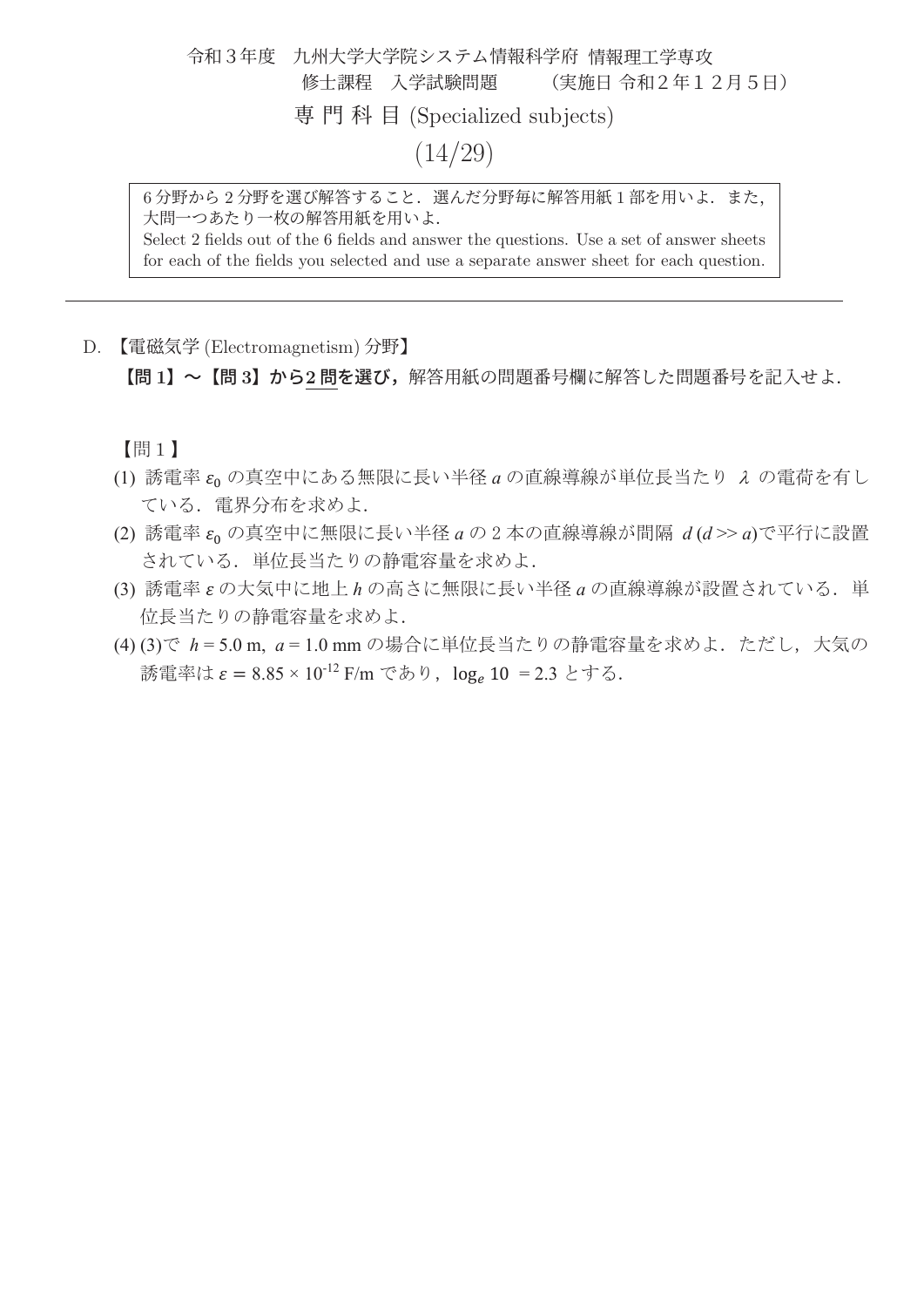# 令和3年度 九州大学大学院システム情報科学府 情報理工学専攻 修士課程 入学試験問題 (実施日 令和2年12月5日) 専門科目 (Specialized subjects)  $(15/29)$

6分野から2分野を選び解答すること. 選んだ分野毎に解答用紙1部を用いよ. また, 大問一つあたり一枚の解答用紙を用いよ. Select 2 fields out of the 6 fields and answer the questions. Use a set of answer sheets

for each of the fields you selected and use a separate answer sheet for each question.

【問2】 図2のような半径 a, b, c の3個の薄い同心球殻導体 A, B, C が真空中にある. AB 間は誘電率  $\varepsilon_1$ ,  $\varepsilon_2$  の誘電体が左右半分ずつ満たされ, BC 間は誘電率  $\varepsilon_3$  の誘電体です べて満たされている.真空中の誘電率を  $\varepsilon_0$  とする.次の各問に答えよ.

- (1) 導体 B に電荷 Q を与えた場合, 図に示す領域 1 (導体 A と導体 B 間の左半分), 領域 2 (導体A と導体B 間の右半分), 領域3 (導体B とCの間), および領域4 (導体C の外側)における各電界の大きさを求めよ.
- (2) 導体Bの静電容量を求めよ.
- (3) 導体B ではなく、導体A に電荷 Q を与えた場合、導体A の領域1に接する部分に分布 する電荷量 Q<sub>1</sub>, および領域2に分布する電荷量 Q2を求めよ.
- (4) (3)の場合、領域 1, 領域 2, 領域 3, および領域 4 の各電界の大きさを求めよ.
- (5) 導体 A の静電容量を求めよ.



図 2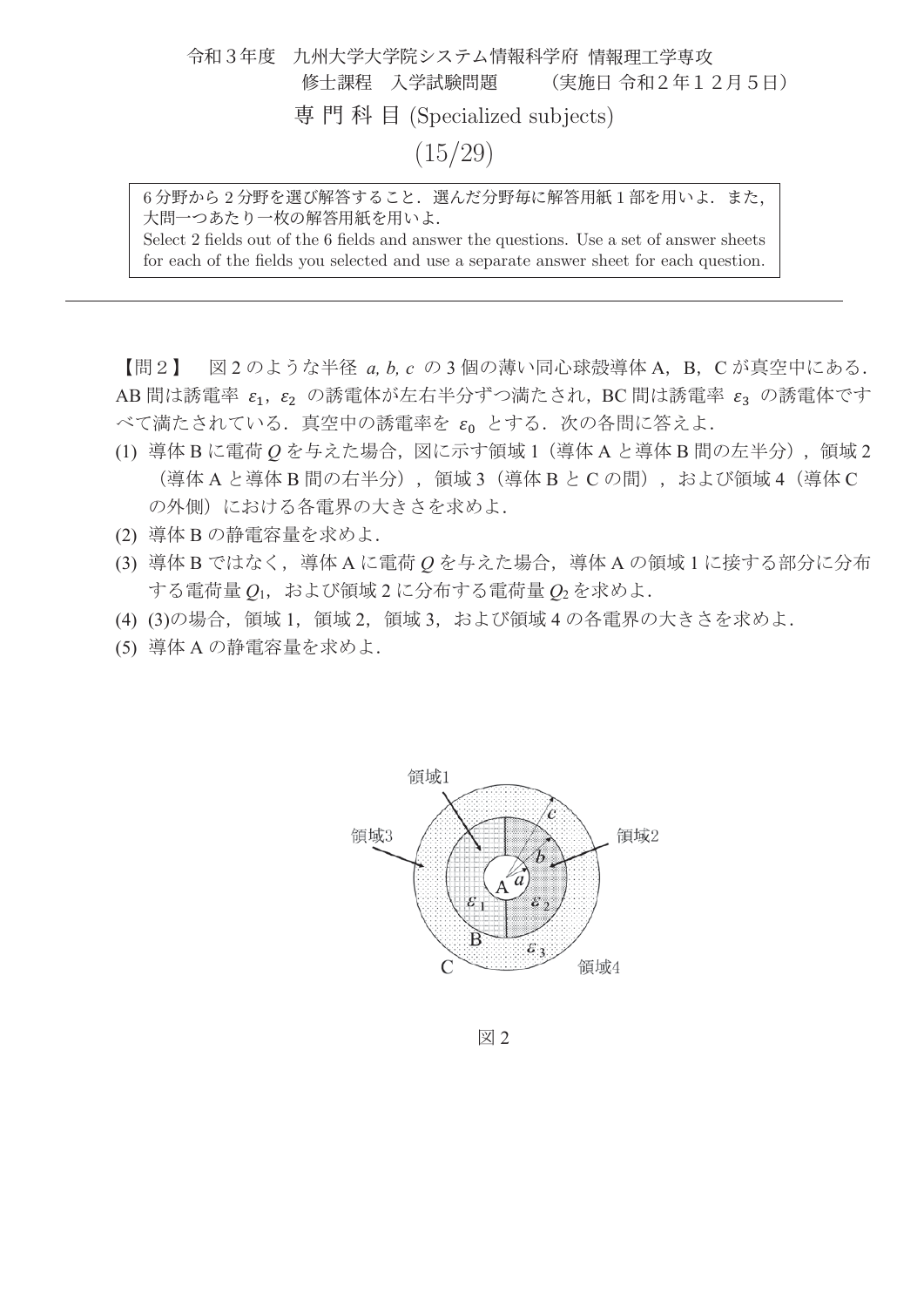# 令和3年度 九州大学大学院システム情報科学府 情報理工学専攻 修士課程 入学試験問題 (実施日 令和2年12月5日) 専門科目 (Specialized subjects) (16/29)

6分野から2分野を選び解答すること. 選んだ分野毎に解答用紙1部を用いよ. また, 大問一つあたり一枚の解答用紙を用いよ. Select 2 fields out of the 6 fields and answer the questions. Use a set of answer sheets

for each of the fields you selected and use a separate answer sheet for each question.

【問3】 以下の問に答えよ.

- (1) 図 3(a)に示すような、長さしの直線導線 AB に電流 I を流す. 導線から距離 d の点 P に生 じる磁界 H について考える. ただし、電流は B から A の向きに流すものとし、点 P か ら AB に下ろした垂線が AB と交わる点を O, ∠PAO をθ<sub>1</sub>, ∠PBO をθ2とする. O から 距離sの点Qにおける電流素片 I ds が点 P に作る磁界 dH の向きと大きさを求めよ. た だし、∠AQP をeとおく.
- (2) 前問の結果を用いて, 図 3(a)の BA を流れる電流 I が点 P に作る磁界 H の向きと大きさ を求めよ.
- (3) 次に図 3 (b)に示す様に導線 AB に平行に、同じく長さしの直線導線 CD を間隔 d 隔てて 置き, B から A の向きに電流 I<sub>1</sub>, D から C の向きに電流 I2 をそれぞれ流す. 導線 CD 上 で点Dから距離xの点P'における微小区間 dx が受ける力 dF の向きと大きさを求めよ.

図3

(4) (3)において二本の導線間に作用する力 F の向きと大きさを求めよ.





 $(a)$  (b)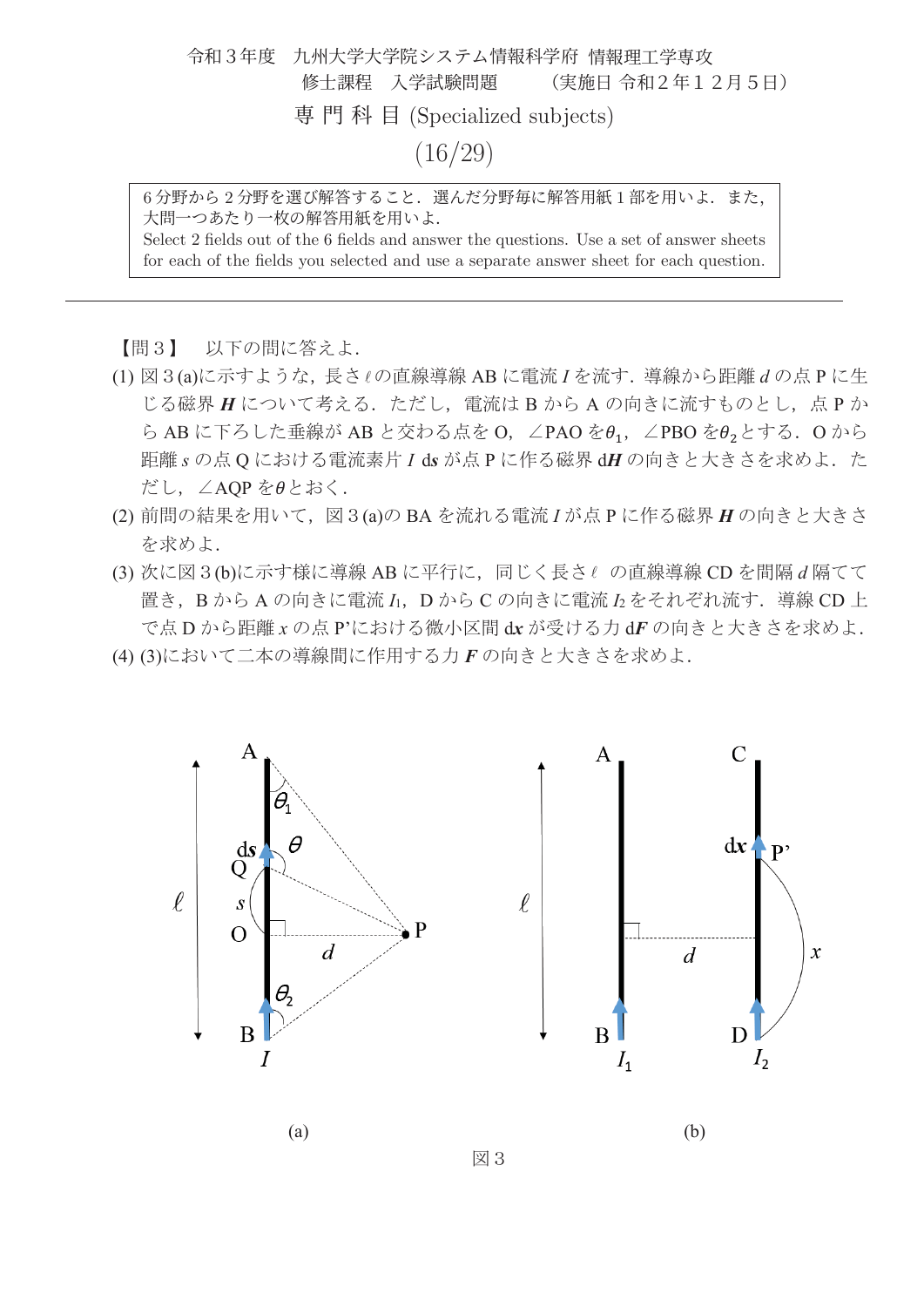#### 令和3年度 九州大学大学院システム情報科学府 情報理工学専攻 修士課程 入学試験問題 (実施日 令和2年12月5日) 専門科目 (Specialized subjects) (17/29)

6分野から2分野を選び解答すること. 選んだ分野毎に解答用紙1部を用いよ. また, 大問一つあたり一枚の解答用紙を用いよ. Select 2 fields out of the 6 fields and answer the questions. Use a set of answer sheets

for each of the fields you selected and use a separate answer sheet for each question.

**Select two out of the three questions**  $\llbracket Q_1 \rrbracket \sim \llbracket Q_2 \rrbracket$  **and write the number of the** selected question on the answer sheet.

#### $[Q1]$

- (1) In vacuum of permittivity  $\varepsilon_0$ , there is an infinitely long straight wire of radius *a* that carries a charge  $\lambda$  per unit length. Give the electric field distribution.
- (2) In vacuum of permittivity  $\varepsilon_0$ , there are two infinitely long straight wires of radius *a* placed parallel with a distance  $d (d \gg a)$ . Give the capacitance per unit length.
- (3) In the air of permittivity  $\varepsilon$ , there is an infinitely long straight wire of radius *a*, which is located at a height *h* above the ground. Give the capacitance per unit length.
- (4) In the case of (3), give the capacitance per unit length for  $h = 5.0$  m,  $a = 1.0$  mm, where permittivity of air  $\varepsilon = 8.85 \times 10^{-12}$  F/m and  $\log_e 10 = 2.3$ .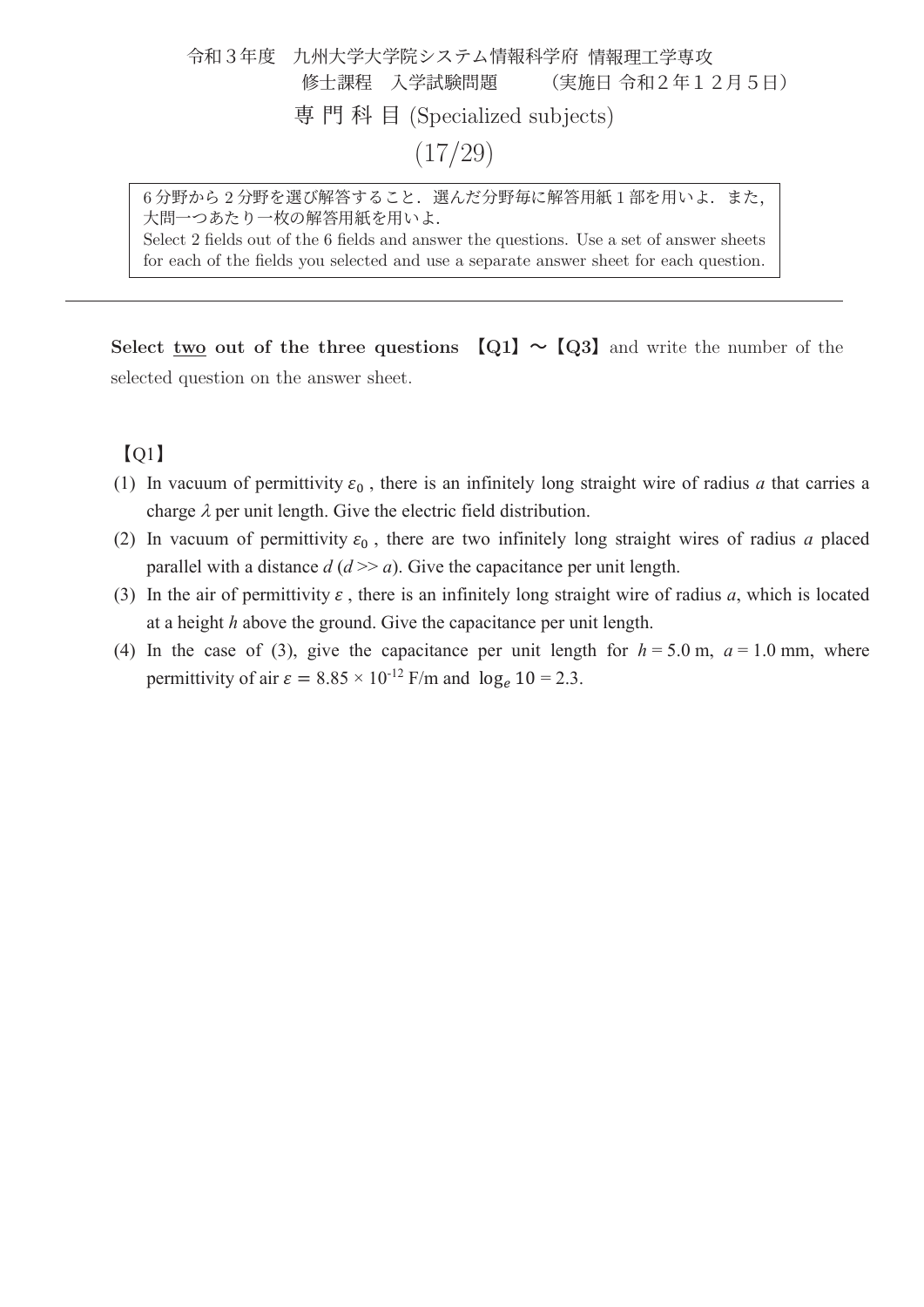| 令和3年度 九州大学大学院システム情報科学府 情報理工学専攻 |         |                               |  |
|--------------------------------|---------|-------------------------------|--|
|                                |         | 修士課程 入学試験問題   (実施日 令和2年12月5日) |  |
| 専門科目 (Specialized subjects)    |         |                               |  |
|                                | (18/29) |                               |  |

6分野から2分野を選び解答すること. 選んだ分野毎に解答用紙1部を用いよ. また, 大問一つあたり一枚の解答用紙を用いよ. Select 2 fields out of the 6 fields and answer the questions. Use a set of answer sheets

for each of the fields you selected and use a separate answer sheet for each question.

࠙Q2ࠚAs shown in Fig.2, three thin concentric spherical shell conductors A, B and C with radii *a*, *b* and *c* are located in vacuum space. Dielectric with electric permittivity  $\varepsilon_1$  is filled in the left half part of the area between the conductors A and B. Dielectric with electric permittivity  $\mathcal{E}_2$  is filled in the right half part of the area. Dielectric with electric permittivity  $\mathcal{E}_3$  is filled in the space between the conductors B and C. Electric permittivity in vacuum is  $\varepsilon_0$ . Answer the following questions.

- (1) When electric charge *Q* is applied to the conductor B, give the magnitude of electric fields of the region 1 (the left half part of the area between the conductors A and B), the region 2 (the right half part of the area between the conductors A and B), the region 3 (the spherical shell between B and C) and the region 4 (outside of the conductor C), respectively.
- (2) Give the capacitance of the conductor B.
- (3) When an electric charge *Q* is applied to the conductor A, not to the conductor B, give charge quantity  $Q_1$  distributed on the conductor A in contact with the region 1 and charge quantity  $Q_2$ distributed on the conductor A in contact with the region 2.
- (4) In the case of (3), give the magnitude of each electric field in the region 1, the region 2, the region 3 and the region 4, respectively.
- (5) Give the capacitance of the conductor A.



Fig. 2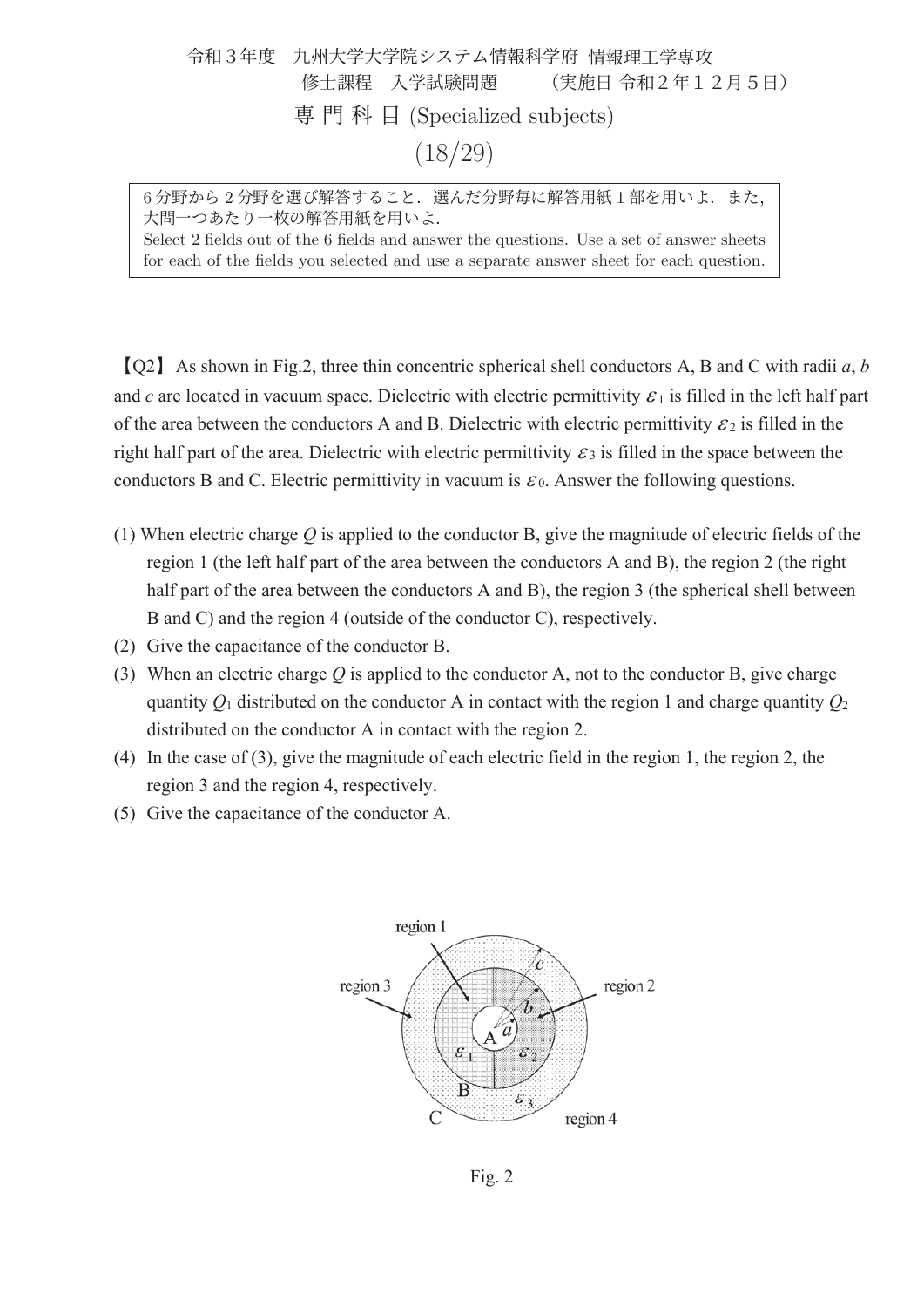## 令和3年度 九州大学大学院システム情報科学府 情報理工学専攻 修士課程 入学試験問題 (実施日 令和2年12月5日) 専門科目 (Specialized subjects) (19/29)

6分野から2分野を選び解答すること. 選んだ分野毎に解答用紙1部を用いよ. また, 大問一つあたり一枚の解答用紙を用いよ.

Select 2 fields out of the 6 fields and answer the questions. Use a set of answer sheets for each of the fields you selected and use a separate answer sheet for each question.

࠙Q3ࠚ Answer the following questions.

- (1) As shown in Fig. 3(a), a current *I* flows through the straight conductor AB of length  $\ell$ . Consider the magnetic field *H* at the point P of the distance *d* from the conductor. The current flows in the direction from B to A. O is the point where the perpendicular line from point P intersects with AB,  $\theta_1$  is the angle  $\angle$ PAO, and  $\theta_2$  is the angle  $\angle$ PBO, respectively. Find the direction and magnitude of the magnetic field d*H* generated at point P by a piece of current *I* d*s* at point Q with a distance *s* from O, where the angle  $\angle AQP$  is  $\theta$ .
- (2) Using the previous results, find the direction and magnitude of the magnetic field *H* generated at point P by the current *I* flowing through BA in Fig. 3(a).
- (3) Next, in parallel to the conductor AB, straight conductor CD of the same length  $\ell$  is placed at intervals *d* as shown in Fig. 3(b), where the current  $I_1$  flows from B to A and the current  $I_2$  flows from D to C, respectively. Find the direction and magnitude of the force d*F* experienced by the short interval d*x* at point P' which is in distance *x* from point D on the conductor CD.
- (4) In the case of (3), find the direction and magnitude of the force *F* acting between the two conductors.



Fig. 3

 $(a)$  (b)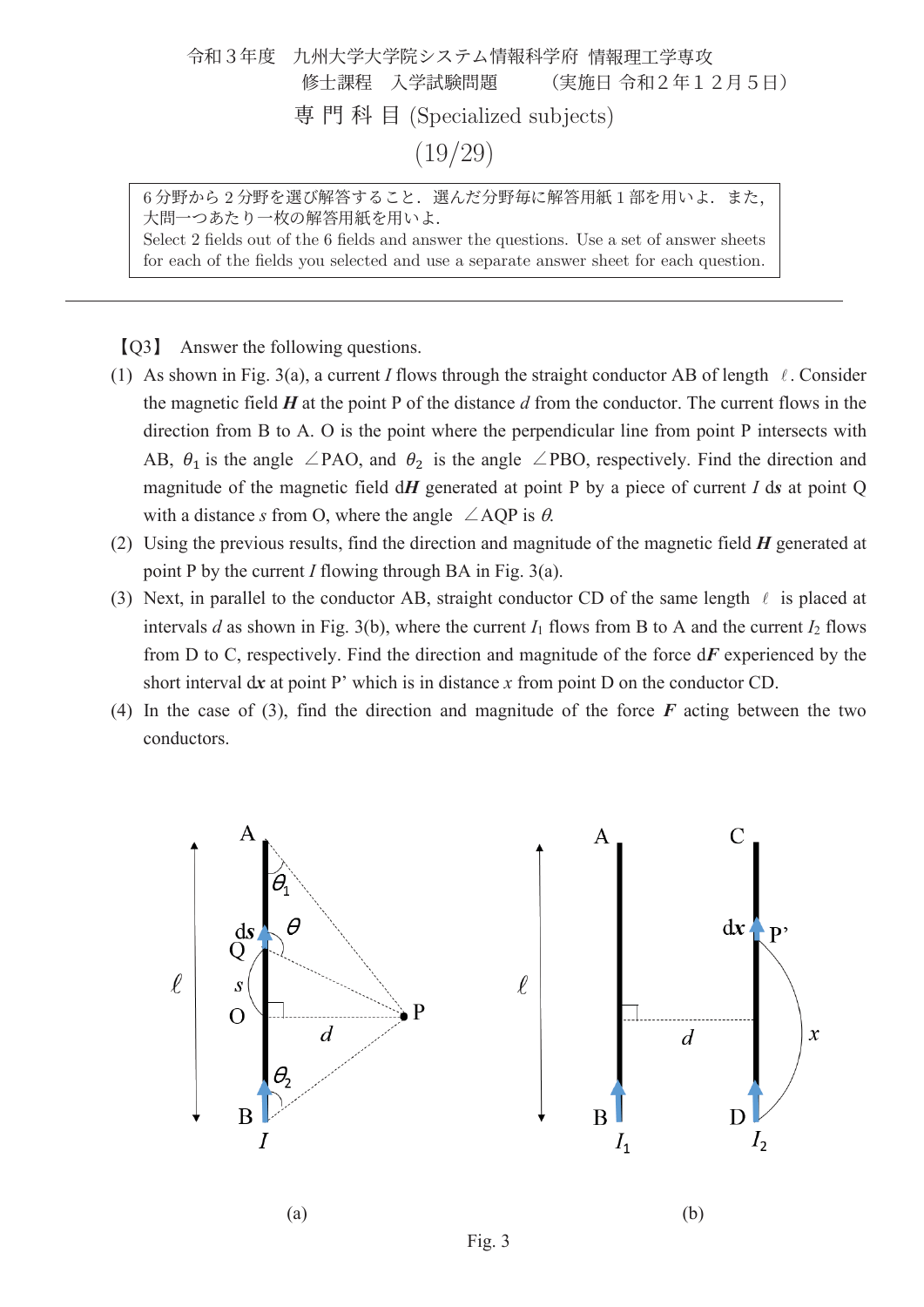令和3年度 九州大学大学院システム情報科学府 情報理工学専攻 修士課程 入学試験問題 (実施日 令和2年12月5日) 専門科目 (Specialized subjects) (20/29)

6分野から2分野を選び解答すること. 選んだ分野毎に解答用紙1部を用いよ. また, 大問一つあたり一枚の解答用紙を用いよ.

Select 2 fields out of the 6 fields and answer the questions. Use a set of answer sheets for each of the fields you selected and use a separate answer sheet for each question.

- E. 【アルゴリズム/プログラミング (Algorithms and programming) 分野】 次の各問い(【問1】【問2】)に答えよ.
	- 【問 **<sup>1</sup>**】<sup>2</sup> つの数の加算,乗算および大小比較は各々単位時間で行えるものとする.以下の各問 いに答えよ.
		- (1) 与えられた d<sub>1</sub> × d<sub>2</sub> 行列 A と d<sub>2</sub> × d<sub>3</sub> 行列 B に対し、アルゴリズム 1 はそれらの積  $C = AB$ を求める. アルゴリズム1の時間計算量を答えよ.

<u>アルコリスム 1.</u><br>ユ カース メス *1* 

入力:  $d_1 \times d_2$  行列  $A = (a_{ij}) \& d_2 \times d_3$  行列  $B = (b_{ij})$ 

- 1 **for**  $i \leftarrow 1$  **to**  $d_1$ <br>2 **for**  $i \leftarrow 1$  **t**
- 2 **for**  $j \leftarrow 1$  **to**  $d_3$ <br>3  $c_{ij} \leftarrow 0$ 
	- $c_{ij} \leftarrow 0$
- 4 **for**  $k \leftarrow 1$  **to**  $d_2$

$$
5 \qquad \qquad c_{ij} \leftarrow c_{ij} + a_{ik}b_{kj}
$$

6 return 
$$
C = (c_{ij})
$$

- **(2)** <sup>10</sup> <sup>×</sup> <sup>100</sup> 行列 <sup>A</sup> <sup>と</sup> <sup>100</sup> <sup>×</sup> <sup>1</sup> 行列 <sup>B</sup> <sup>と</sup> <sup>1</sup> <sup>×</sup> <sup>100</sup> 行列 <sup>C</sup> <sup>と</sup> <sup>100</sup> <sup>×</sup> <sup>10</sup> 行列 <sup>D</sup> が与えられ たとき、積  $E = ABCD$ をアルゴリズム 1 をサブルーチンとして用いて求めたい.
	- **(a)** 数式 <sup>E</sup> = (A(BC))<sup>D</sup> で表される積の順に従う場合,行列 <sup>E</sup> の計算における加 算と乗算の回数の合計を答えよ.
	- **(b)** <sup>E</sup> の計算にかかる時間が最小となる積の順を,問 (a) に倣った数式で記述せよ. また,その積の順に従う E の計算における加算と乗算の回数の合計を答えよ.
- **(3)**  $M_i$   $(i = 1, ..., n)$  は  $d_i \times d_{i+1}$  行列とし, 積  $X = M_1 \cdots M_n$  をアルゴリズム 1 を用い て求めたい.積 X の計算について,すべての積の順の中で最小の時間計算量をアル ゴリズム 2 が与えることを証明せよ.またアルゴリズム 2 の時間計算量を答えよ.

#### アルゴリズム **2.**

#### 入力: 正整数  $d_1, \ldots, d_{n+1}$ 1 **for**  $j \leftarrow 1$  **to** n<br>2  $f(i, j) \leftarrow 0$  $f(j, j) \leftarrow 0$ 3 **for**  $i \leftarrow 1$  **to** *n*<br>4 **for**  $i \leftarrow 1$ 4 **for**  $j \leftarrow 1$  **to**  $n - i$ <br>5  $f(i, j + i) \leftarrow$ 5  $f(j, j + i) \leftarrow \min_{j \leq k < j+i} \{f(j, k) + f(k + 1, j + i) + d_j d_{k+1} d_{j+i+1}\}$ 6 **return**  $f(1, n)$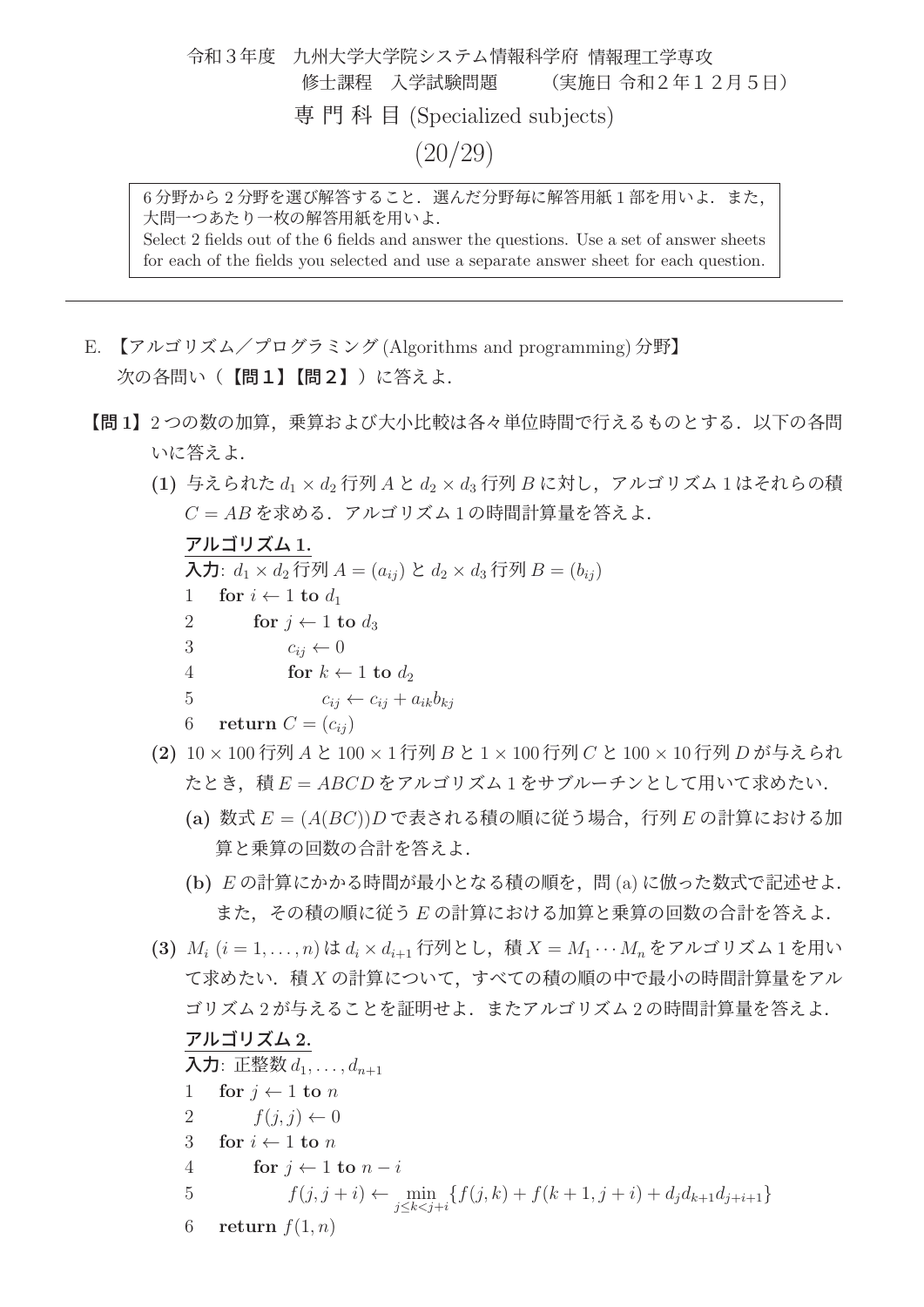#### 令和3年度 九州大学大学院システム情報科学府 情報理工学専攻 修士課程 入学試験問題 (実施日 令和2年12月5日) 専門科目 (Specialized subjects) (21/29)

6分野から2分野を選び解答すること. 選んだ分野毎に解答用紙1部を用いよ. また, 大問一つあたり一枚の解答用紙を用いよ.

Select 2 fields out of the 6 fields and answer the questions. Use a set of answer sheets for each of the fields you selected and use a separate answer sheet for each question.

- 【問 **2**】<sup>図</sup> <sup>1</sup> <sup>は</sup> Python 言語で書かれたマージソートのプログラムである.図 <sup>1</sup> <sup>の</sup> <sup>32</sup> 行目で下記 の入力が与えられている. 次の問いに答えよ.
	- 32: list\_input = [8, 3, 6, 5, 2, 7, 4, 1]
	- (1) merge sort は,リスト result の要素を start から end の範囲で昇順に並び替える 関数である.空欄 (A)-(G) を埋め,関数 merge sort を完成せよ.
	- (2) sort は,リスト list input の要素を昇順に並び替える関数である.関数 sort が呼 び出されて完了するまでに、関数 merge が呼び出される回数を答えよ. また、関数 merge に与えられる実引数のリスト copy と result の要素を関数 merge の呼び出し ごとに答えよ.
	- (3) 8 行目から 11 行目の文を削除した場合を想定する.関数 sort が呼び出された時,リ スト list\_input の要素は、昇順に並び替えられているか否かを答えよ. また、関 数 sort が実行完了するまでに,関数 merge sort が呼び出される回数を答えよ.
	- (4) 関数 sort を,リスト list input を降順に並び替えるように変更したい.行番号を 示しながら,変更すべき式と,その内容を記せ.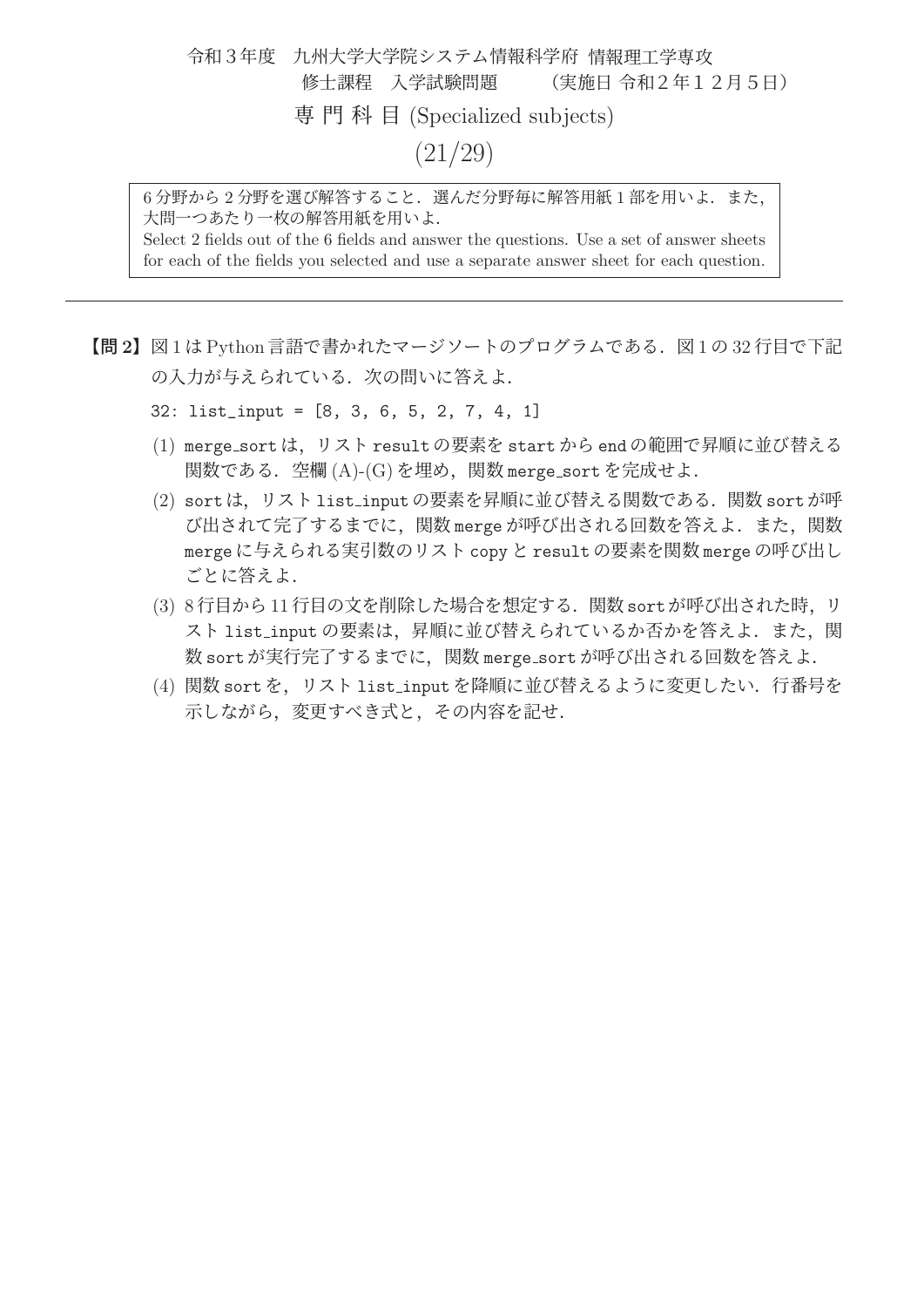令和3年度 九州大学大学院システム情報科学府 情報理工学専攻 修士課程 入学試験問題 (実施日 令和2年12月5日) 専門科目 (Specialized subjects) (22/29)

6分野から2分野を選び解答すること. 選んだ分野毎に解答用紙1部を用いよ. また, 大問一つあたり一枚の解答用紙を用いよ. Select 2 fields out of the 6 fields and answer the questions. Use a set of answer sheets for each of the fields you selected and use a separate answer sheet for each question.

 def sort (list\_input): copy = list(list\_input) merge\_sort(copy, list\_input, 0, len(list\_input)-1) def merge\_sort(copy, result, start, end): if end - start < 1: return if end - start == 1: if result[start] > result[end]: 10 result[start], result[end] = result[end], result[start] return 13 mid =  $int((end + start) / 2)$  merge\_sort(result, copy, (A), (B)) merge\_sort(result, copy, (C), (D)) 16 merge(copy, result, (E), (F), (G)) 18 def merge(copy, result, start, end, mid): i = start  $20 \qquad i = mid$  idx = start while idx  $\le$  end: 24 if  $j > end$  or (i < mid and copy[i] < copy[j]): result[idx] = copy[i] 26  $i + = 1$  else: result[idx] = copy[j] 29  $j \neq 1$  idx += 1 list\_input = [8, 3, 6, 5, 2, 7, 4, 1] sort(list\_input) print(list\_input)  $\boxtimes$  1 (Figure 1)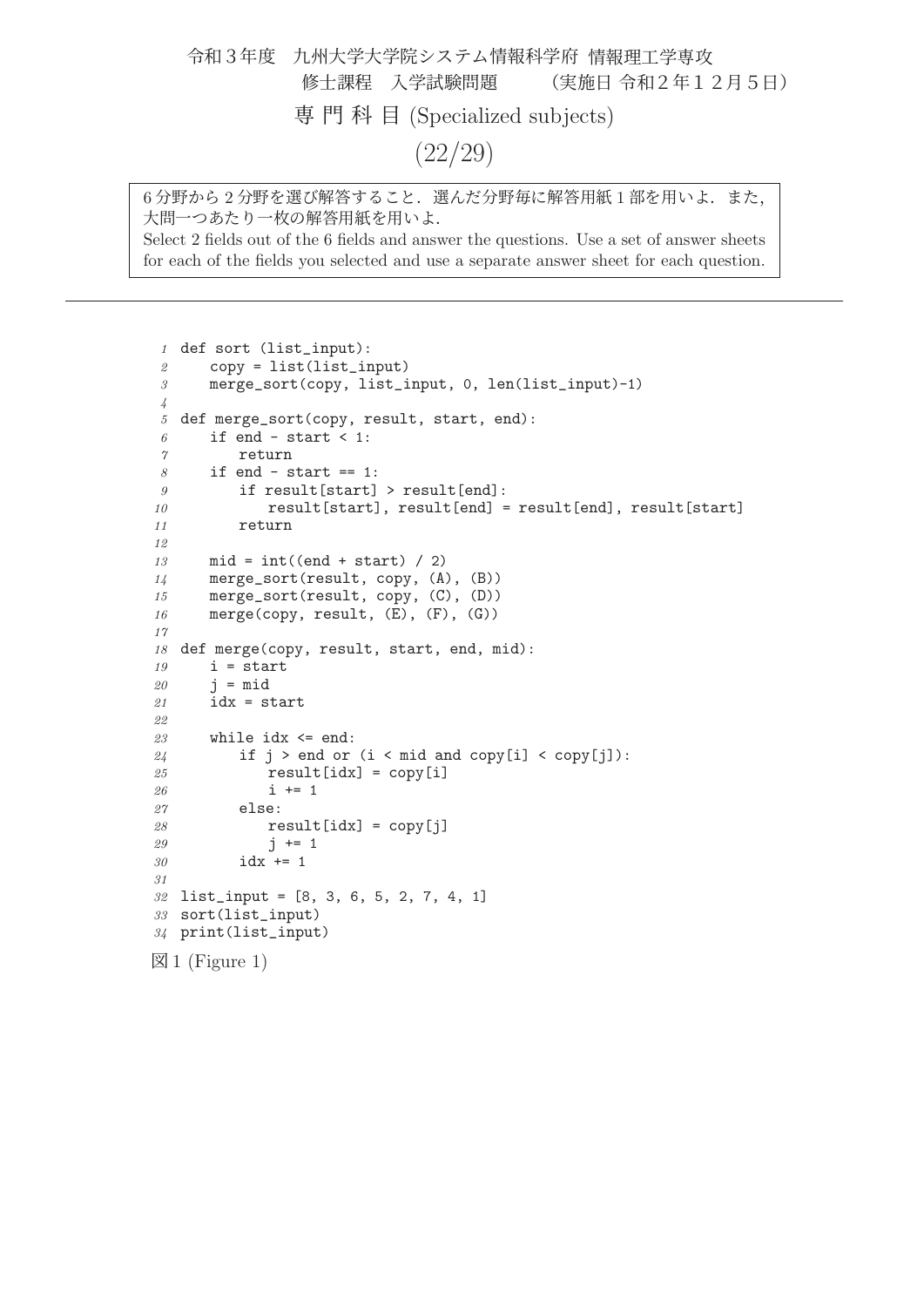令和3年度 九州大学大学院システム情報科学府 情報理工学専攻 修士課程 入学試験問題 (実施日 令和2年12月5日) 専門科目 (Specialized subjects) (23/29)

6分野から2分野を選び解答すること. 選んだ分野毎に解答用紙1部を用いよ. また, 大問一つあたり一枚の解答用紙を用いよ. Select 2 fields out of the 6 fields and answer the questions. Use a set of answer sheets

for each of the fields you selected and use a separate answer sheet for each question.

Answer the following questions (【**Q1**】【**Q2**】).

- 【**Q1**】Suppose that each of additions, multiplications and comparisons of two numbers takes a unit time. Answer the following questions.
	- (1) Given a  $d_1 \times d_2$  matrix A and a  $d_2 \times d_3$  matrix B, Algorithm 1 computes the product  $C = AB$ . Show the time complexity of Algorithm 1.

**Input**:  $d_1 \times d_2$  matrix  $A = (a_{ij})$  and  $d_2 \times d_3$  matrix  $B = (b_{ij})$ 1 **for**  $i \leftarrow 1$  **to**  $d_1$ <br>2 **for**  $j \leftarrow 1$  **t** 2 **for**  $j \leftarrow 1$  **to**  $d_3$ <br>3  $c_{ij} \leftarrow 0$  $c_{ij} \leftarrow 0$ 4 **for**  $k \leftarrow 1$  **to**  $d_2$ <br>5  $c_{ii} \leftarrow c_{ii} + c_1$  $c_{ij} \leftarrow c_{ij} + a_{ik}b_{ki}$ 6 **return**  $C = (c_{ii})$ 

- (2) Given a  $10 \times 100$  matrix A, a  $100 \times 1$  matrix B, a  $1 \times 100$  matrix C and a  $100 \times 10$ matrix D, we wish to compute  $E = ABCD$  using Algorithm 1 as a subroutine.
	- **(a)** Show the total number of additions and multiplications in the computation of <sup>E</sup> according to the multiplying order represented by the equation  $E = (A(BC))D$ .
	- **(b)** Show in the form of an equation similar to that in the question (a) the multiplying order of E minimizing the execution time. Also, show the total number of additions and multiplications in the computation of E according to the order.
- **(3)** We wish to compute  $X = M_1 \cdots M_n$  using Algorithm 1 where  $M_i$  is a  $d_i \times d_{i+1}$  matrix for each  $i = 1, \ldots, n$ . Prove that Algorithm 2 finds the minimum time complexity over the multiplying orders of X. Also, show the time complexity of Algorithm 2.

**Input**: positive integers  $d_1, \ldots, d_{n+1}$ 

```
1 for j \leftarrow 1 to n<br>2 f(i, j) \leftarrow 0f(j, j) \leftarrow 03 for i \leftarrow 1 to n<br>4 for j \leftarrow 14 for j \leftarrow 1 to n - i<br>5 f(i, i + i) \leftarrow5 f(j, j + i) \leftarrow \min_{j \leq k < j+i} \{f(j, k) + f(k + 1, j + i) + d_j d_{k+1} d_{j+i+1}\}6 return f(1, n)
```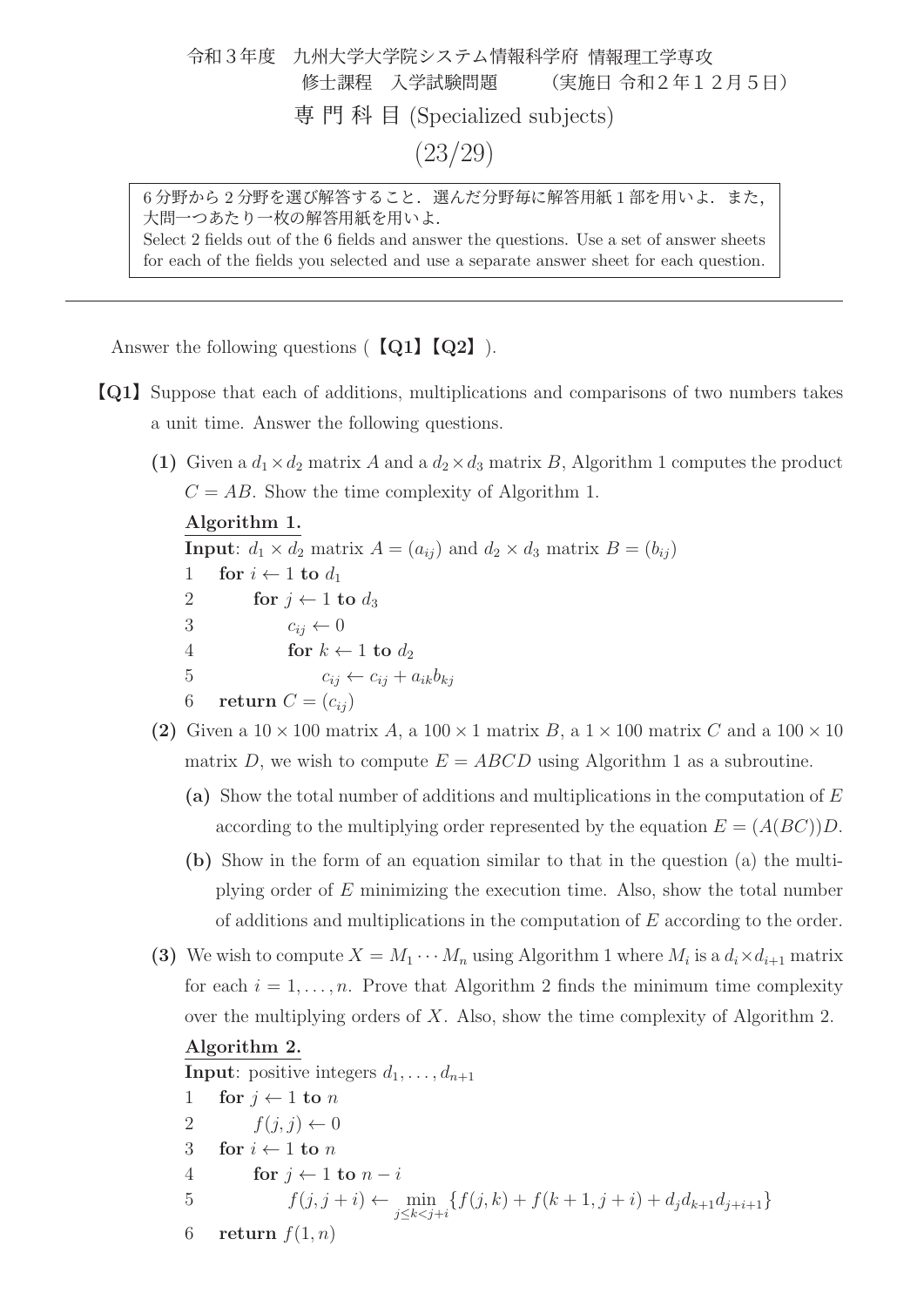### 令和3年度 九州大学大学院システム情報科学府 情報理工学専攻 修士課程 入学試験問題 (実施日 令和2年12月5日) 専門科目 (Specialized subjects) (24/29)

6分野から2分野を選び解答すること. 選んだ分野毎に解答用紙1部を用いよ. また, 大問一つあたり一枚の解答用紙を用いよ. Select 2 fields out of the 6 fields and answer the questions. Use a set of answer sheets for each of the fields you selected and use a separate answer sheet for each question.

【**Q2**】Figure 1 shows a program written in Python which implements the merge sort. The following input is given at line 32 in Figure 1. Answer the following questions.

32: list\_input = [8, 3, 6, 5, 2, 7, 4, 1]

- (1) merge sort is a function that sorts the elements of list result in the range from start to end in ascending order. Fill in the blanks from  $(A)$  to  $(G)$  to complete function merge\_sort.
- (2) sort is a function that sorts the elements of list list input in ascending order. Answer how many times the function merge will have been called by the time the function sort has executed to completion. In addition, show the elements of lists copy and result that are given as actual arguments to the function merge each time when the function merge is called.
- (3) Suppose that the statements from line 8 to line 11 are deleted. Answer whether or not the function sort can sort the elements of the list result in ascending order. In addition, answer how many times the function merge sort will have been called by the time the function sort has executed to completion.
- (4) To make function sort sort the elements in the list list input in descending order, which lines should be modified? Indicate the line numbers that need to be modified and explain how to modify them.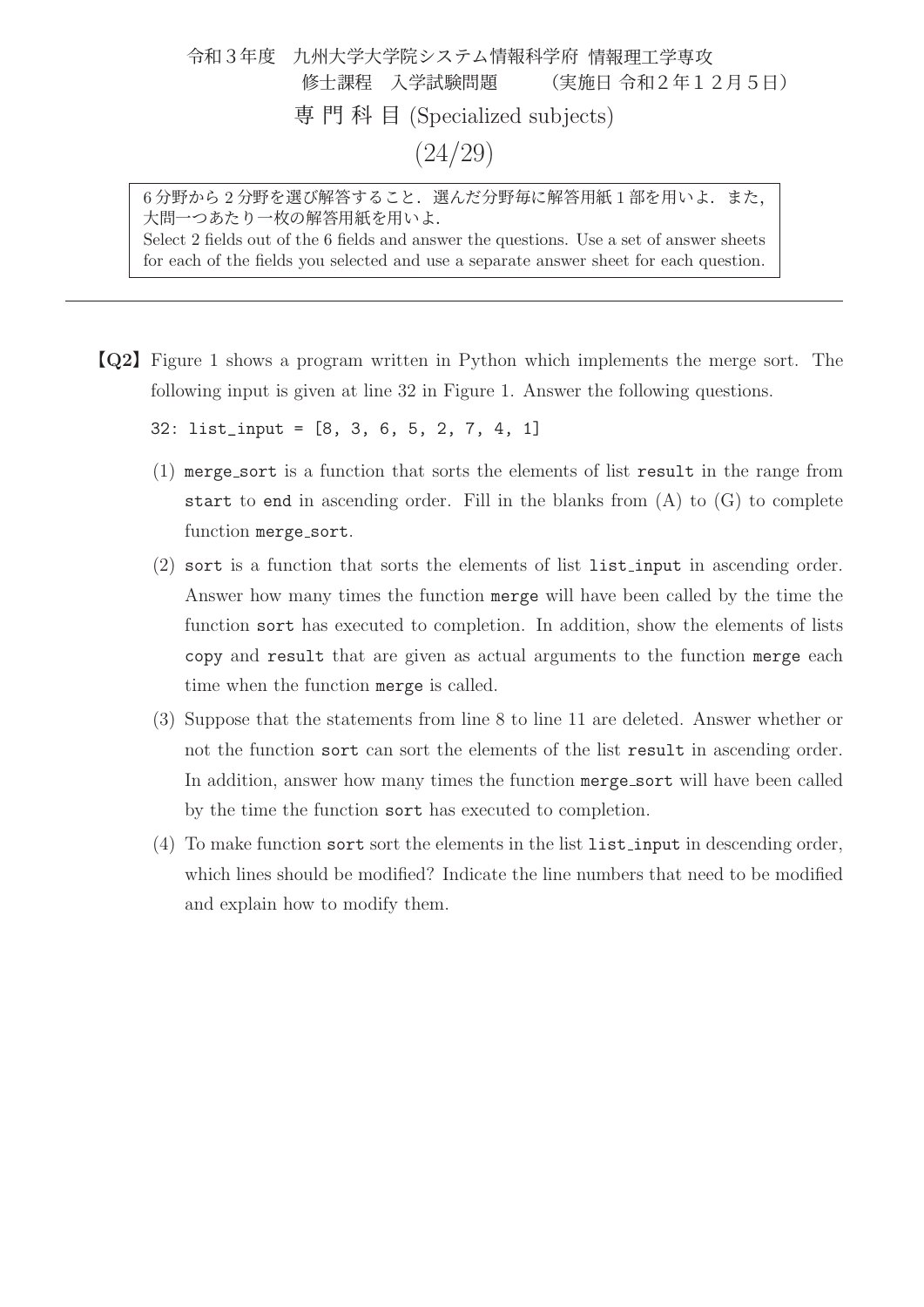令和3年度 九州大学大学院システム情報科学府 情報理工学専攻 修士課程 入学試験問題 (実施日 令和2年12月5日) 専門科目 (Specialized subjects) (25/29)

6分野から2分野を選び解答すること. 選んだ分野毎に解答用紙1部を用いよ. また, 大問一つあたり一枚の解答用紙を用いよ. Select 2 fields out of the 6 fields and answer the questions. Use a set of answer sheets for each of the fields you selected and use a separate answer sheet for each question.

 def sort (list\_input): copy = list(list\_input) merge\_sort(copy, list\_input, 0, len(list\_input)-1) def merge\_sort(copy, result, start, end): if end - start < 1: return if end - start == 1: if result[start] > result[end]: 10 result[start], result[end] = result[end], result[start] return 13 mid =  $int((end + start) / 2)$  merge\_sort(result, copy, (A), (B)) merge\_sort(result, copy, (C), (D)) 16 merge(copy, result, (E), (F), (G)) 18 def merge(copy, result, start, end, mid): i = start  $20 \qquad i = mid$  idx = start while idx  $\le$  end: 24 if  $j > end$  or (i < mid and copy[i] < copy[j]): result[idx] = copy[i] 26  $i + = 1$  else: result[idx] = copy[j] 29  $j \neq 1$  idx += 1 list\_input = [8, 3, 6, 5, 2, 7, 4, 1] sort(list\_input) print(list\_input)  $\boxtimes$  1 (Figure 1)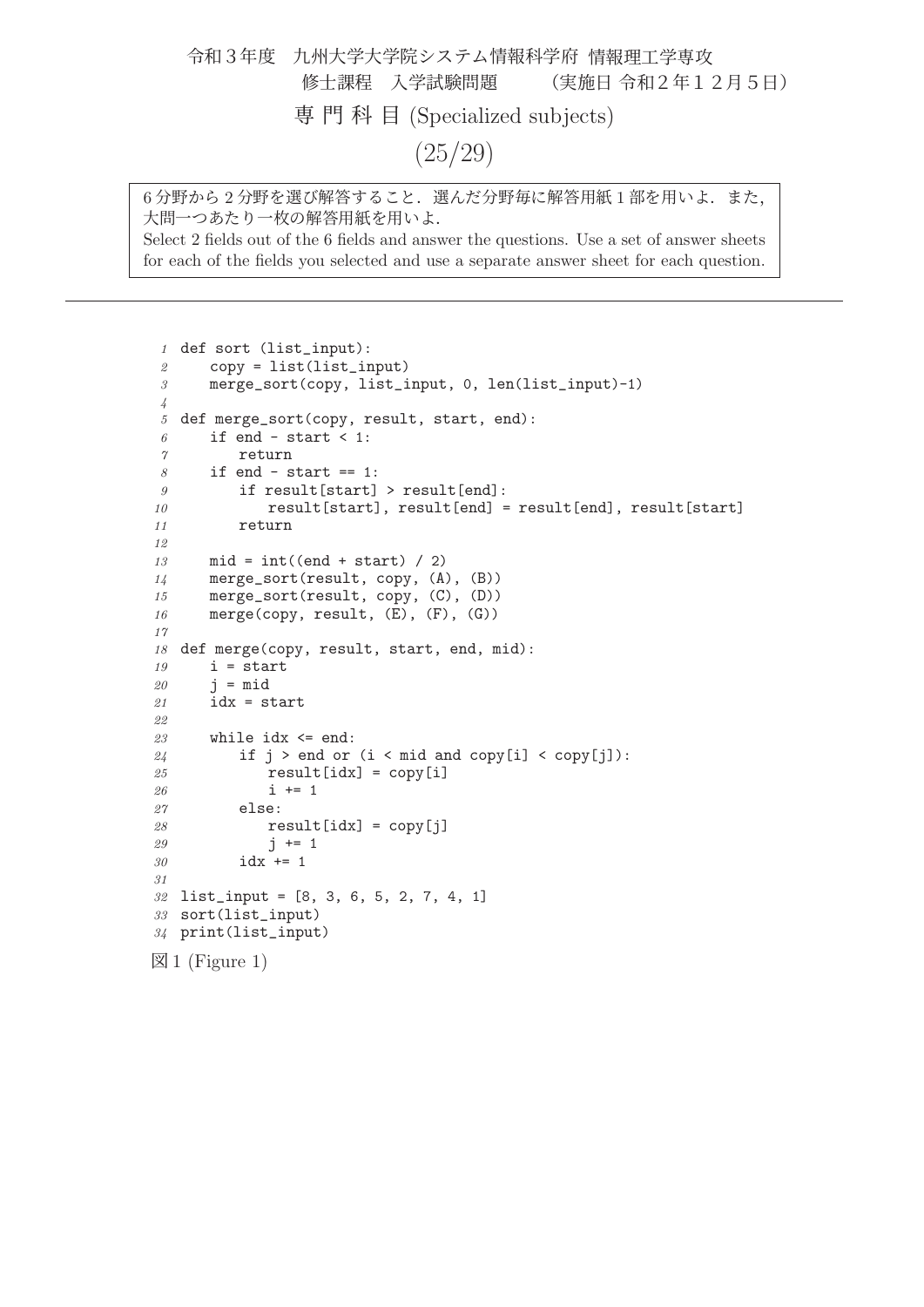令和3年度 九州大学大学院システム情報科学府 情報理工学専攻 修士課程 入学試験問題 (実施日 令和2年12月5日) 専門科目 (Specialized subjects) (26/29)

6分野から2分野を選び解答すること. 選んだ分野毎に解答用紙1部を用いよ. また, 大問一つあたり一枚の解答用紙を用いよ. Select 2 fields out of the 6 fields and answer the questions. Use a set of answer sheets for each of the fields you selected and use a separate answer sheet for each question.

- F. 【計算機アーキテクチャ(Computer architecture) 分野】 次の各問い (【問 **1**】~【問 **3**】) に答えよ.
- 【問 **<sup>1</sup>**】与えられた真理値表で表される論理関数 <sup>F</sup>(a, b, c, d) が以下の論理式を満たす時,論理 関数 G(X, Y, Z,W) の最簡積和形を示せ.ただし,最簡積和形とは積和形論理式のうち, 積項数が最小のものを指す.積項数が等しい積和形論理式が複数ある場合にはそのなか でリテラル数が最小のものを指す.

| $\boldsymbol{a}$ | $\boldsymbol{b}$ | $\,c\,$        | $\overline{d}$ | F              |
|------------------|------------------|----------------|----------------|----------------|
| $\overline{0}$   | $\overline{0}$   | $\overline{0}$ | $\overline{0}$ | $\overline{0}$ |
| $\overline{0}$   | $\overline{0}$   | $\overline{0}$ | $\mathbf 1$    | $\overline{0}$ |
| $\overline{0}$   | $\overline{0}$   | $\mathbf 1$    | $\overline{0}$ | $\overline{0}$ |
| $\overline{0}$   | $\overline{0}$   | $\mathbf 1$    | $\mathbf 1$    | $\mathbf{1}$   |
| $\overline{0}$   | $\mathbf 1$      | $\overline{0}$ | $\overline{0}$ | $\overline{0}$ |
| $\overline{0}$   | $\mathbf 1$      | $\overline{0}$ | $\mathbf 1$    | $\mathbf{1}$   |
| $\overline{0}$   | $\mathbf 1$      | $\mathbf 1$    | $\overline{0}$ | $\overline{0}$ |
| $\overline{0}$   | $\mathbf 1$      | $\mathbf{1}$   | $\mathbf{1}$   | $\overline{0}$ |
| $\mathbf{1}$     | $\overline{0}$   | $\overline{0}$ | $\overline{0}$ | $\mathbf{1}$   |
| $\mathbf{1}$     | $\overline{0}$   | $\overline{0}$ | $\mathbf 1$    | $\mathbf{1}$   |
| $\mathbf{1}$     | $\overline{0}$   | $\mathbf 1$    | $\overline{0}$ | $\mathbf{1}$   |
| $\mathbf{1}$     | $\overline{0}$   | $\mathbf{1}$   | $\mathbf{1}$   | $\overline{0}$ |
| $\mathbf{1}$     | $\mathbf 1$      | $\overline{0}$ | $\overline{0}$ | $\mathbf 1$    |
| $\mathbf 1$      | $\mathbf 1$      | $\overline{0}$ | $\mathbf 1$    | $\overline{0}$ |
| $\mathbf 1$      | 1                | 1              | $\overline{0}$ | $\overline{0}$ |
| $\mathbf 1$      | 1                | 1              | 1              | $\overline{0}$ |

|  | $X = \bar{a}\bar{b}\bar{c} + \bar{b}d + ab\bar{d}$ |
|--|----------------------------------------------------|
|  | $Y = \bar{a}cd + bcd + abd + a\bar{c}d$            |
|  | $Z = \bar{a}b\bar{c} + b\bar{c}d + bd$             |
|  | $W = \bar{a}bd + abd + cd + \bar{a}c$              |
|  | $F(a, b, c, d) = G(X, Y, Z, W)$                    |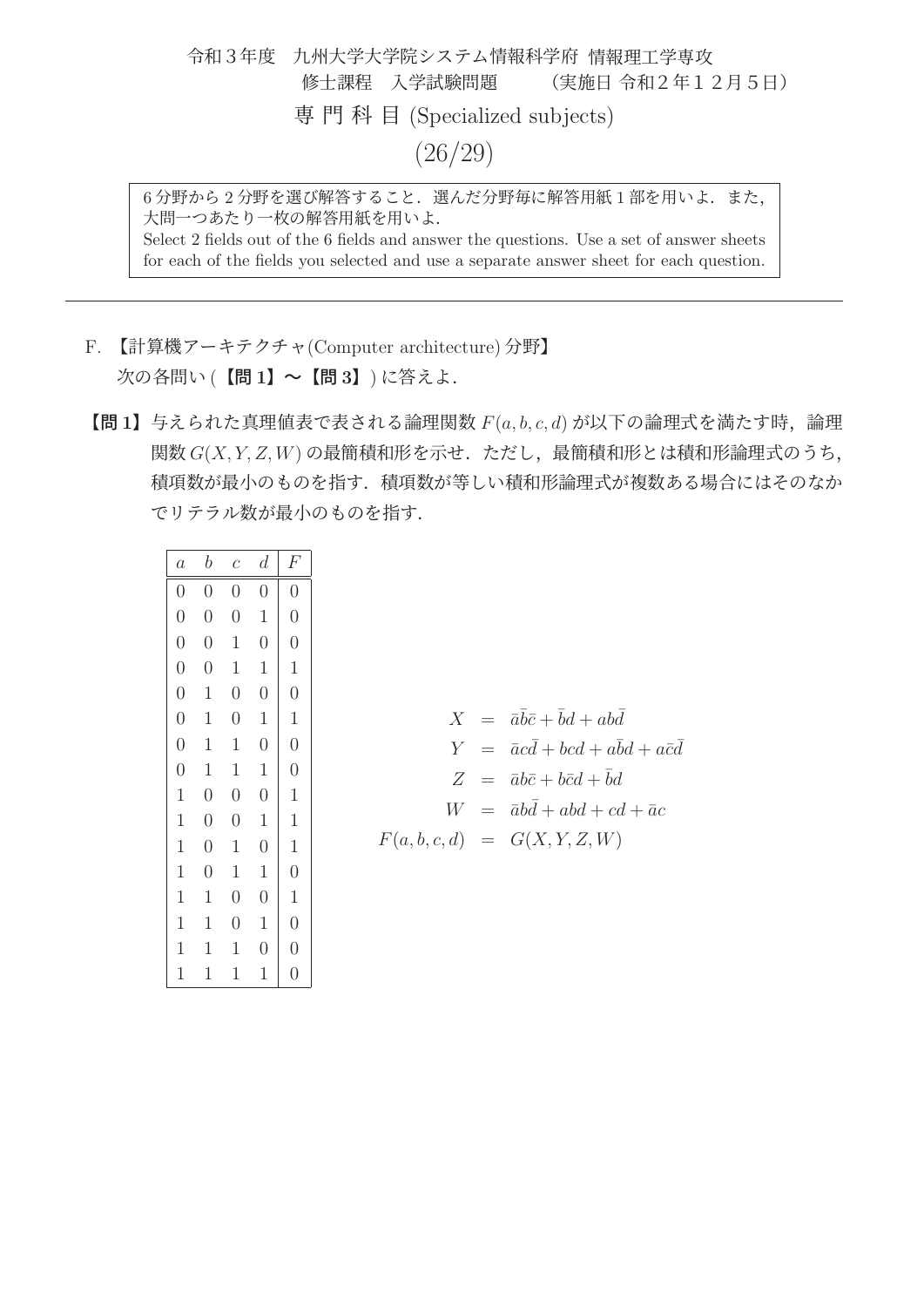令和3年度 九州大学大学院システム情報科学府 情報理工学専攻 修士課程 入学試験問題 (実施日 令和2年12月5日) 専門科目 (Specialized subjects) (27/29)

6分野から2分野を選び解答すること. 選んだ分野毎に解答用紙1部を用いよ. また, 大問一つあたり一枚の解答用紙を用いよ. Select 2 fields out of the 6 fields and answer the questions. Use a set of answer sheets for each of the fields you selected and use a separate answer sheet for each question.

【問 **2**】<sup>5</sup> つのステージからなるパイプライン式データパスを有するマイクロプロセッサについ て考える.実装されたパイプラインステージは,IF(命令取得),ID (命令デコード), EX (実行), MEM (メモリアクセス), ならびに, WB (ライトバック) である. 以下 の各問いに答えよ.

- (1) IF, ID, EX, MEM, WB の遅延時間は, それぞれ, 240 ps, 400 ps, 200 ps, 250 ps, 180 ps である. このデータパスの最大動作周波数を答えよ (単位は GHz).
- (2) IF, ID, EX, MEM, WB のいずれか 1 つを 2 つのステージに分割し, パイプラ インステージ数を 5 から 6 へと増加することを考える.ここで,分割された各パイ プラインステージの遅延時間は,分割前のパイプラインステージの遅延時間の半分 になると仮定する.パイプラインの動作周波数を最大にするために分割すべきパイ プラインステージを選択せよ.また,この設計最適化により達成できる最大動作周 波数を答えよ(単位は GHz).
- (3) あるプログラムの実行において,上記(2)のパイプラインステージの分割により CPI (Clock cycles Per Instruction) が 10 % 増加した. ここで、パイプラインステージ 分割は CPI の増加以外の悪影響は生じないと仮定する.このパイプラインステージ 分割によって得られた性能向上比を答えよ.
- (4) パイプライン段数を増加することの利点と欠点を説明せよ.
- 【問 **3**】キャッシュタグ・フィールド,キャッシュインデックス・フィールド,キャッシュブロッ クオフセット・フィールドからなる 32 ビットのメモリアドレスを入力とするダイレク トマップ・キャッシュメモリについて考える. バイトアドレッシング方式を採用してお り, 1 語は 4 バイト,キャッシュサイズは 16 キロバイト,キャッシュブロックサイズは 32 バイトとする. キャッシュタグ・フィールドのビット幅を答えよ.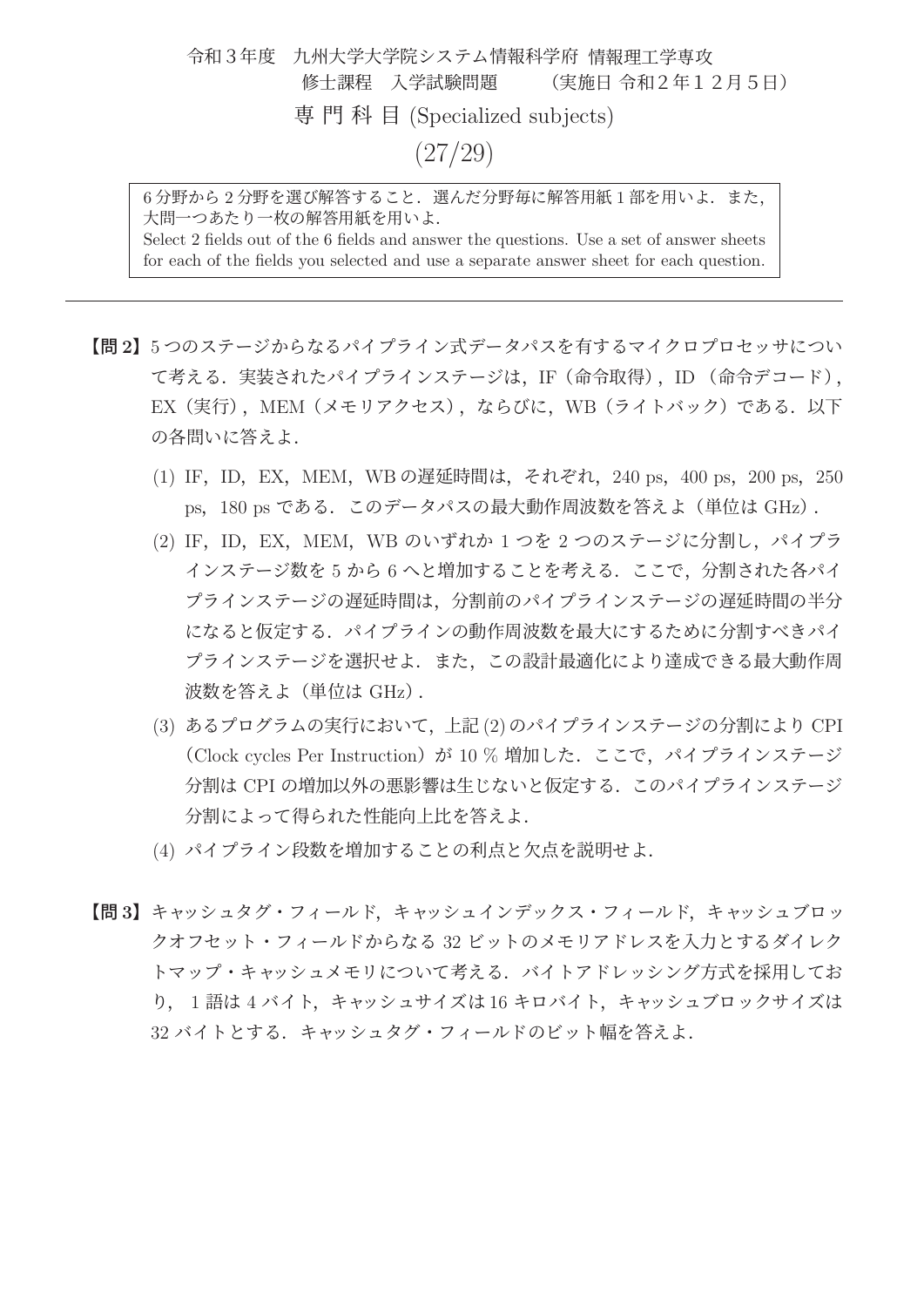| 令和3年度 九州大学大学院システム情報科学府 情報理工学専攻 |  |  |  |
|--------------------------------|--|--|--|
| 修士課程 入学試験問題 (実施日 令和2年12月5日)    |  |  |  |
| 専門科目 (Specialized subjects)    |  |  |  |
| (28/29)                        |  |  |  |

6分野から2分野を選び解答すること. 選んだ分野毎に解答用紙1部を用いよ. また, 大問一つあたり一枚の解答用紙を用いよ. Select 2 fields out of the 6 fields and answer the questions. Use a set of answer sheets for each of the fields you selected and use a separate answer sheet for each question.

Answer the following questions ( $\text{[Q1]} \sim \text{[Q3]}$ ).

**[Q1]** Let  $F(a, b, c, d)$  be a logic function whose truthtable is shown below. When the following logic equations hold, show the minimum sum of products form of the logic function  $G(X, Y, Z, W)$ . The minimum sum of products form of a logic function f has the smallest number of product terms among those which represent  $f$ . If there are more than one forms having the smallest number of product terms, forms with the minimum number of literals are chosen.

| $\boldsymbol{a}$ | $\boldsymbol{b}$ | $\mathfrak c$  | $\boldsymbol{d}$ | F                               |
|------------------|------------------|----------------|------------------|---------------------------------|
| $\boldsymbol{0}$ | $\hspace{.0cm}0$ | $\overline{0}$ | $\overline{0}$   | $\begin{matrix} 0 \end{matrix}$ |
| $\overline{0}$   | $\overline{0}$   | $\overline{0}$ | $\mathbf{1}$     | $\overline{0}$                  |
| $\overline{0}$   | $\overline{0}$   | $\mathbf 1$    | $\overline{0}$   | $\overline{0}$                  |
| $\overline{0}$   | $\overline{0}$   | $\mathbf 1$    | $\mathbf 1$      | $\mathbf{1}$                    |
| $\overline{0}$   | $\mathbf 1$      | $\overline{0}$ | $\overline{0}$   | $\overline{0}$                  |
| $\overline{0}$   | $\mathbf 1$      | $\overline{0}$ | $\mathbf 1$      | $\mathbf 1$                     |
| $\overline{0}$   | $\mathbf 1$      | $\mathbf 1$    | $\overline{0}$   | $\overline{0}$                  |
| $\overline{0}$   | $\mathbf 1$      | $\mathbf{1}$   | $\mathbf{1}$     | $\overline{0}$                  |
| $\mathbf{1}$     | $\overline{0}$   | $\overline{0}$ | $\overline{0}$   | $\mathbf{1}$                    |
| $\mathbf{1}$     | $\overline{0}$   | $\overline{0}$ | $\mathbf 1$      | $\mathbf{1}$                    |
| $\mathbf 1$      | $\overline{0}$   | $\mathbf 1$    | $\overline{0}$   | $\mathbf{1}$                    |
| $\mathbf{1}$     | $\overline{0}$   | $\mathbf 1$    | $\mathbf{1}$     | $\overline{0}$                  |
| $\mathbf 1$      | $\mathbf 1$      | $\overline{0}$ | $\overline{0}$   | $\mathbf 1$                     |
| $\mathbf{1}$     | $\mathbf{1}$     | $\overline{0}$ | $\mathbf 1$      | $\overline{0}$                  |
| $\mathbf{1}$     | $\mathbf 1$      | 1              | $\overline{0}$   | $\overline{0}$                  |
| 1                | 1                | 1              | 1                | $\overline{0}$                  |

|  | $X = \bar{a}b\bar{c} + bd + abd$              |
|--|-----------------------------------------------|
|  | $Y = \bar{a}cd + bcd + a\bar{b}d + a\bar{c}d$ |
|  | $Z = \bar{a}b\bar{c} + b\bar{c}d + bd$        |
|  | $W = \bar{a}bd + abd + cd + \bar{a}c$         |
|  | $F(a, b, c, d) = G(X, Y, Z, W)$               |
|  |                                               |